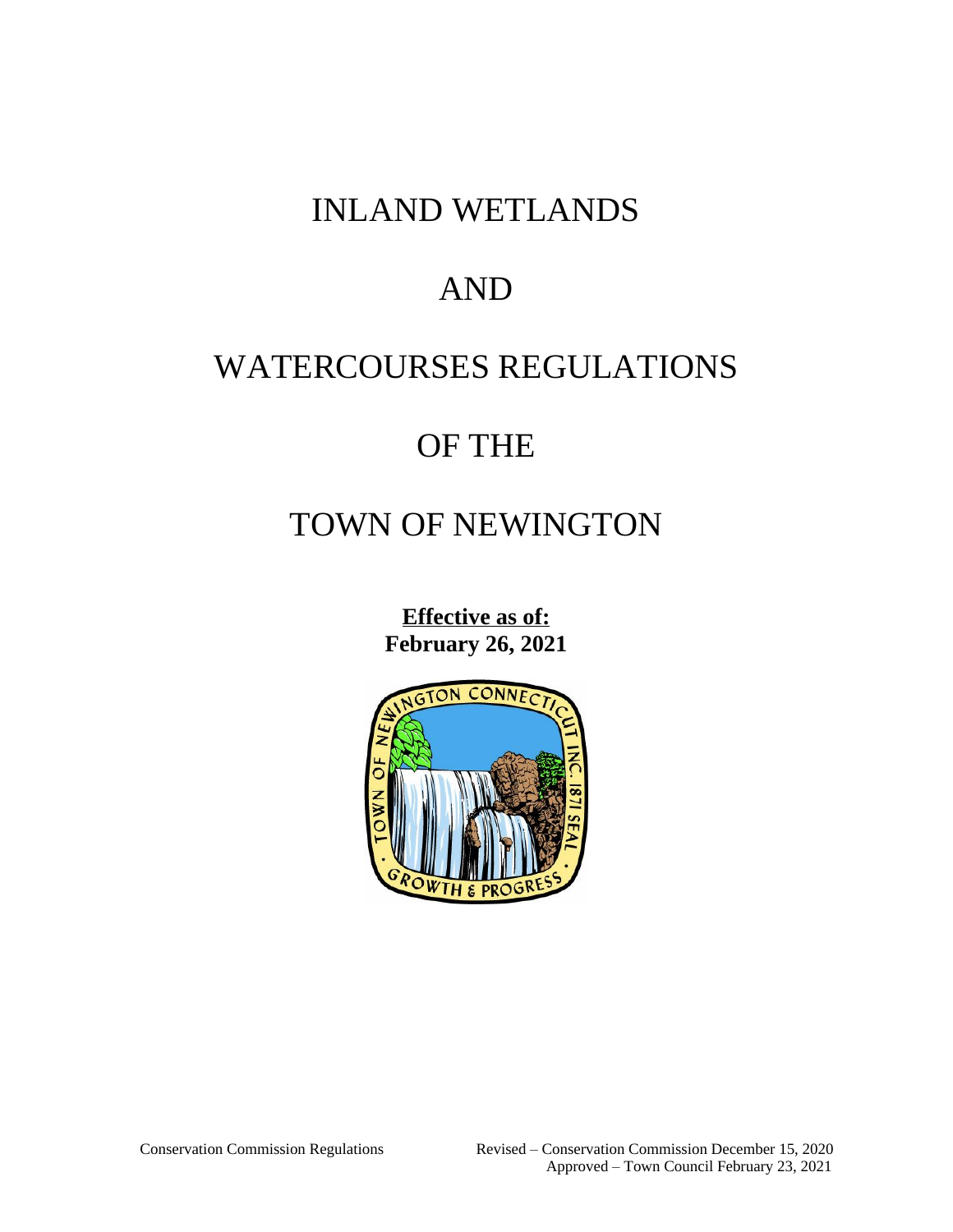## **TABLE OF CONTENTS**

| Section 5 – Activities Regulated Exclusively by the Commissioner of Environmental Protection 8 |  |
|------------------------------------------------------------------------------------------------|--|
|                                                                                                |  |
|                                                                                                |  |
|                                                                                                |  |
|                                                                                                |  |
|                                                                                                |  |
|                                                                                                |  |
|                                                                                                |  |
|                                                                                                |  |
|                                                                                                |  |
|                                                                                                |  |
|                                                                                                |  |
|                                                                                                |  |
|                                                                                                |  |
|                                                                                                |  |
|                                                                                                |  |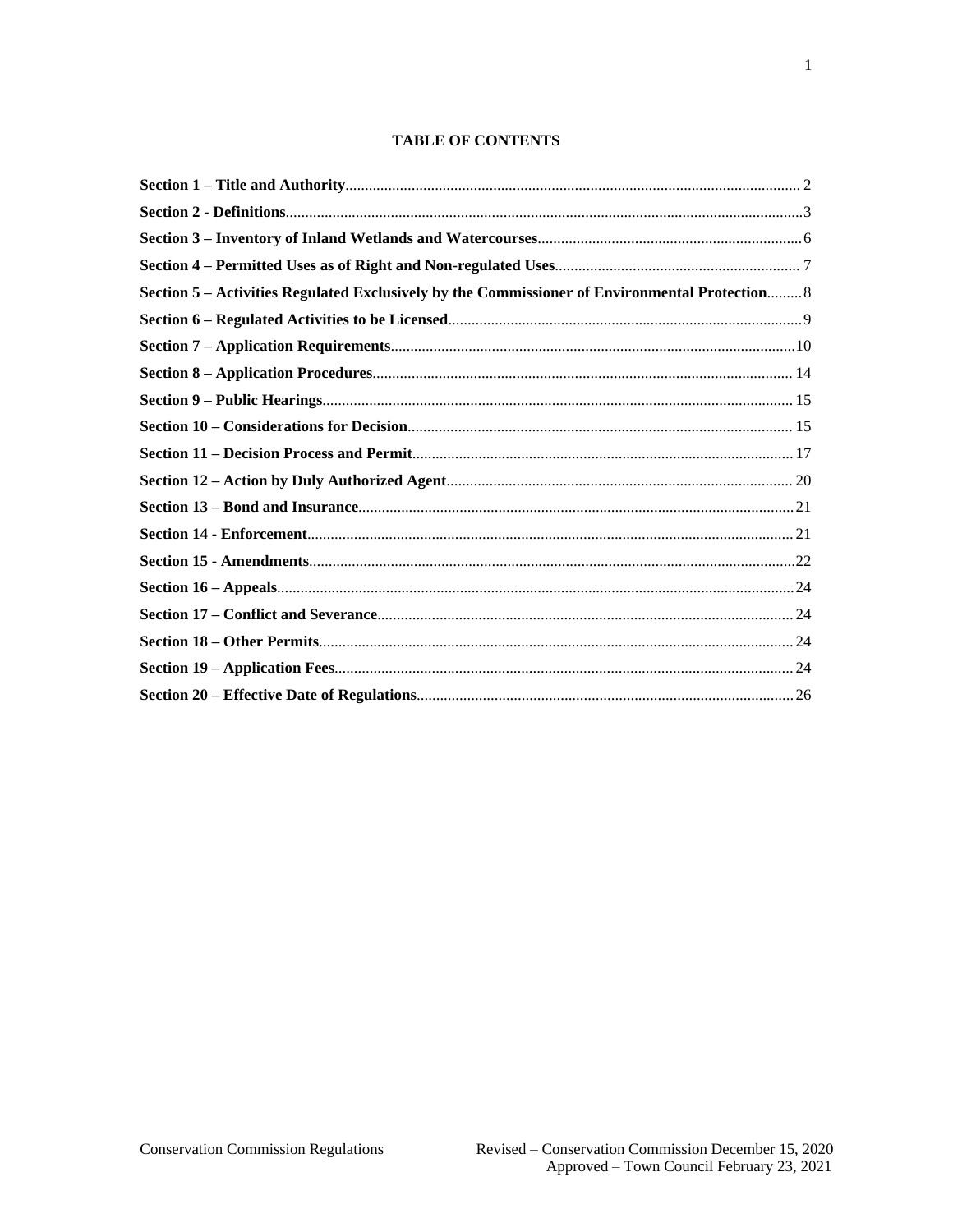#### <span id="page-2-0"></span>**Section 1 – Title and Authority**

- 1.1 The inland wetlands and watercourses of the State of Connecticut are an indispensable and irreplaceable but fragile natural resource with which the citizens of the state have been endowed. The wetlands and watercourses are an interrelated web of nature essential to an adequate supply of surface and underground water; to hydrological stability and control of flooding and erosion; to the recharging and purification of groundwater; and to the existence of many forms of animal, aquatic and plant life. Many inland wetlands and watercourses have been destroyed or are in danger of destruction because of unregulated use by reason of the deposition, filling or removal of material, the diversion or obstruction of water flow, the erection of structures and other uses, all of which have despoiled, polluted and eliminated wetlands and watercourses. Such unregulated activity has had, and will continue to have, a significant, adverse impact on the environment and ecology of the state of Connecticut and has and will continue to imperil the quality of the environment thus adversely affecting the ecological, scenic, historic and recreational values and benefits of the state for its citizens now and forever more. The preservation and protection of the wetlands and watercourses from random, unnecessary, undesirable and unregulated uses, disturbance or destruction is in the public interest and is essential to the health, welfare and safety of the citizens of the state. It is, therefore, the purpose of these regulations to protect the citizens of the state by making provisions for the protection, preservation, maintenance and use of the inland wetlands and watercourses by minimizing their disturbance and pollution; maintaining and improving water quality in accordance with the highest standards set by federal, state or local authority; preventing damage from erosion, turbidity or siltation; preventing loss of fish and other beneficial aquatic organisms, wildlife and vegetation and the destruction of the natural habitats thereof; deterring and inhibiting the danger of flood and pollution; protecting the quality of wetlands and watercourses for their conservation, economic, aesthetic, recreational and other public and private uses and values; and protecting the state's potable fresh water supplies from the dangers of drought, overdraft, pollution, misuse and mismanagement by providing an orderly process to balance the need for the economic growth of the state and the use of its land with the need to protect its environment and ecology in order to forever guarantee to the people of the state, the safety of such natural resources for their benefit and enjoyment and for the benefit and enjoyment of generations yet unborn.
- 1.2 These regulations shall be known as the "Inland Wetlands and Watercourses Regulations of the Town of Newington."
- 1.3 The Conservation Commission of the Town of Newington was established in accordance with an ordinance adopted March 2, 1973 and shall implement the purposes and provisions of these regulations and the Inland Wetlands and Watercourses Act in the Town of Newington.
- 1.4 These regulations have been adopted and may be amended, from time to time, in accordance with the provisions of the Inland Wetlands and Watercourses Act and these regulations.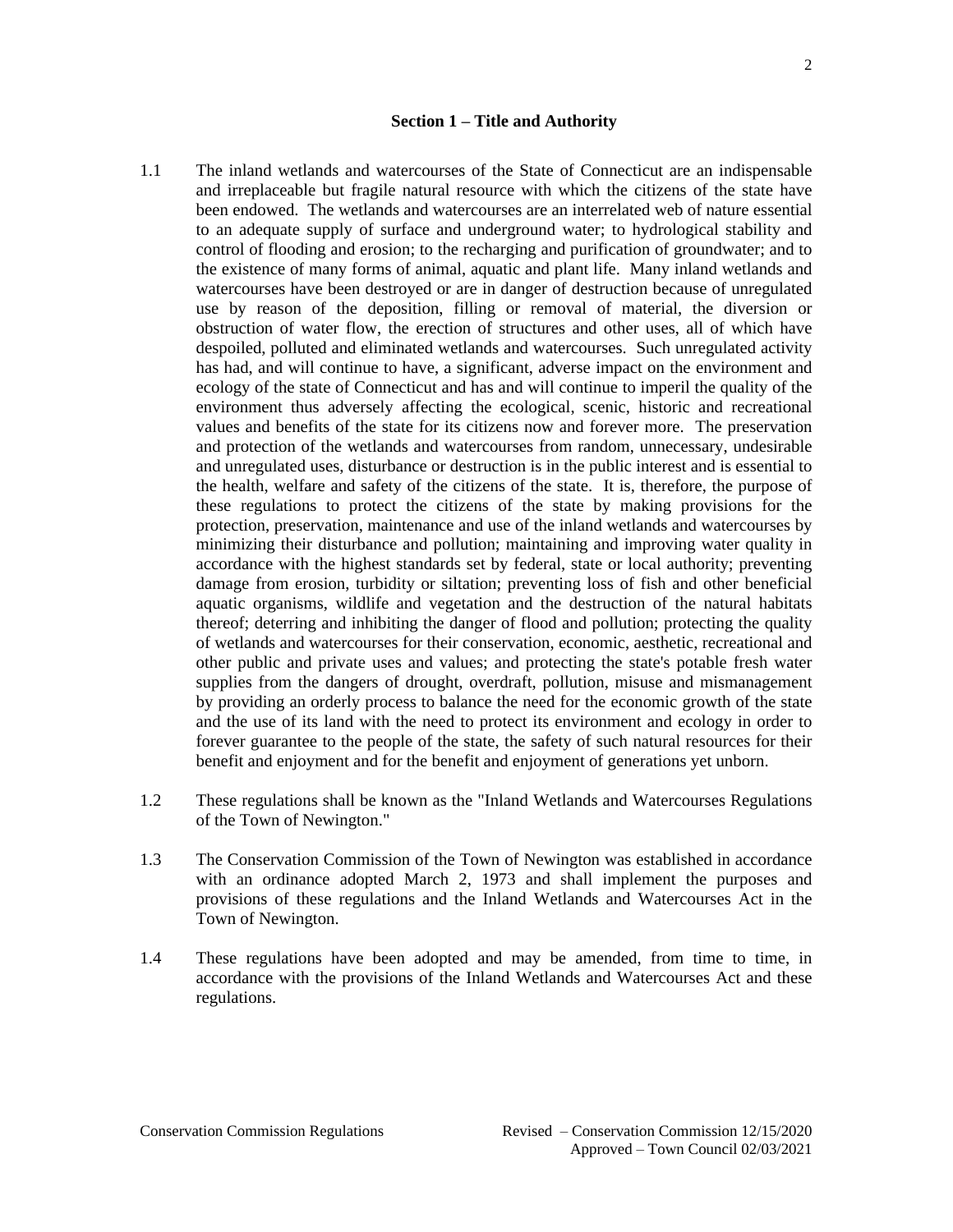1.5 The Agency shall enforce the Inland Wetlands and Watercourses Act and shall issue, issue with terms, conditions, limitations or modifications, or deny permits for all regulated activities in the Town of Newington pursuant to sections 22a-36 to 22a-45, inclusive, of the Connecticut General Statutes, as amended.

## <span id="page-3-0"></span>**Section 2 - Definitions**

2.1 As used in these regulations:

"Act" means the Inland Wetlands and Watercourses Act, sections 22a-36 through 22a-45, inclusive, of the Connecticut General Statutes, as amended.

"Agency" means the Conservation Commission of the Town of Newington.

"Bogs" are watercourses distinguished by evergreen trees and shrubs underlain by peat deposits, poor drainage, and highly acidic conditions.

"Clear-cutting" means the harvest of timber in a fashion which removes all trees down to a two inch diameter at breast height.

"Commissioner of Environmental Protection" means the commissioner of the State of Connecticut Department of Energy and Environmental Protection (DEEP).

"Continual flow" means a flow of water which persists for an extended period of time; this flow may be interrupted during periods of drought or during the low flow period of the annual hydrological cycle, June through September, but it recurs in prolonged succession.

"Deposit" includes, but shall not be limited to fill, grade, dump, place, discharge or emit.

"Discharge" means emission of any water, substance, or material into waters of the state whether or not such substance causes pollution.

"Essential to the farming operation" means that the proposed activity is necessary and indispensable to sustain farming activities on the farm.

"Farming" shall be consistent with the definition as noted in section 1-1(q) of the Connecticut General Statutes.

"Feasible" means able to be constructed or implemented consistent with sound engineering principles.

"License" means the whole or any part of any permit, certificate of approval or similar form of permission which may be required of any person by the provisions of sections 22a-36 to 22a-45, inclusive.

"Low impact development techniques" mean the application of site design and stormwater management (such as, but not limited to, infiltration of rainwater, treatment of stormwater runoff, and runoff attenuation) in order to mimic the hydrologic conditions associated with an undeveloped site. Such techniques may be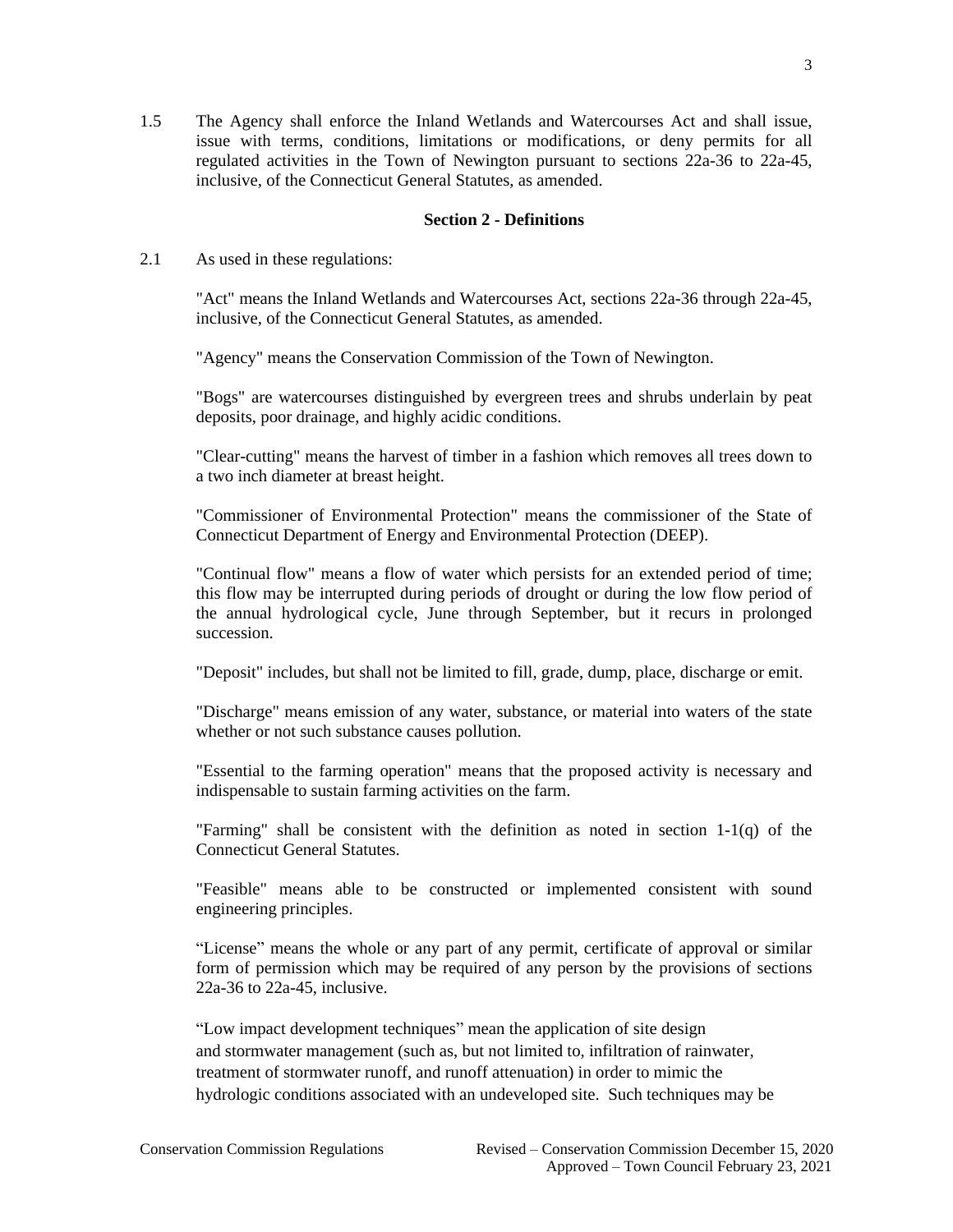found in the Low Impact Development and Stormwater Manual for the Town of Newington (2013, as amended), the Connecticut Stormwater Quality Manual (2004, as amended) and the Low Impact Development Appendix to the Connecticut Stormwater Quality Manual (2011, as amended).

"Management practice" means a practice, procedure, activity, structure or facility designed to prevent or minimize pollution or other environmental damage or to maintain or enhance existing environmental quality. Such management practices include, but are not limited to: erosion and sedimentation controls; restrictions on land use or development; construction setbacks from wetlands or watercourses; proper disposal of waste materials; procedures for equipment maintenance to prevent fuel spillage; construction methods to prevent flooding or disturbance of wetlands and watercourses; procedures for maintaining continuous stream flows; confining construction that must take place in watercourses to times when water flows are low and fish and wildlife will not be adversely affected.

 "Marshes" are watercourses that are distinguished by the absence of trees and shrubs and the dominance of soft-stemmed herbaceous plants. The water table in marshes is at or above the ground surface throughout the year and areas of open water six (6) inches or more in depth are common, but seasonal water table fluctuations are encountered.

"Material" means any substance, solid or liquid, organic or inorganic, including but not limited to: soil, sediment, aggregate, land, gravel, clay, bog, peat, mud, debris, sand, refuse or waste.

"Municipality" means the Town of Newington.

"Nurseries" means places where plants are grown for sale, transplanting and or experimentation.

"Permit" see license.

"Permittee" means the person to whom a permit has been issued.

"Person" means any person, firm, partnership, association, corporation, limited liability company**,** company, organization or legal entity of any kind, including municipal corporations, governmental agencies or subdivisions thereof.

"Pollution" means harmful thermal effect or the contamination or rendering unclean or impure of any waters of the state by reason of any waste or other materials discharged or deposited therein by any public or private sewer or otherwise so as directly or indirectly to come in contact with any waters. This includes, but is not limited to, erosion and sedimentation resulting from any filling, land clearing or excavation activity.

"Prudent" means economically and otherwise reasonable in light of the social benefits to be derived from the proposed regulated activity provided cost may be considered in deciding what is prudent and further provided a mere showing of expense will not necessarily mean an alternative is imprudent.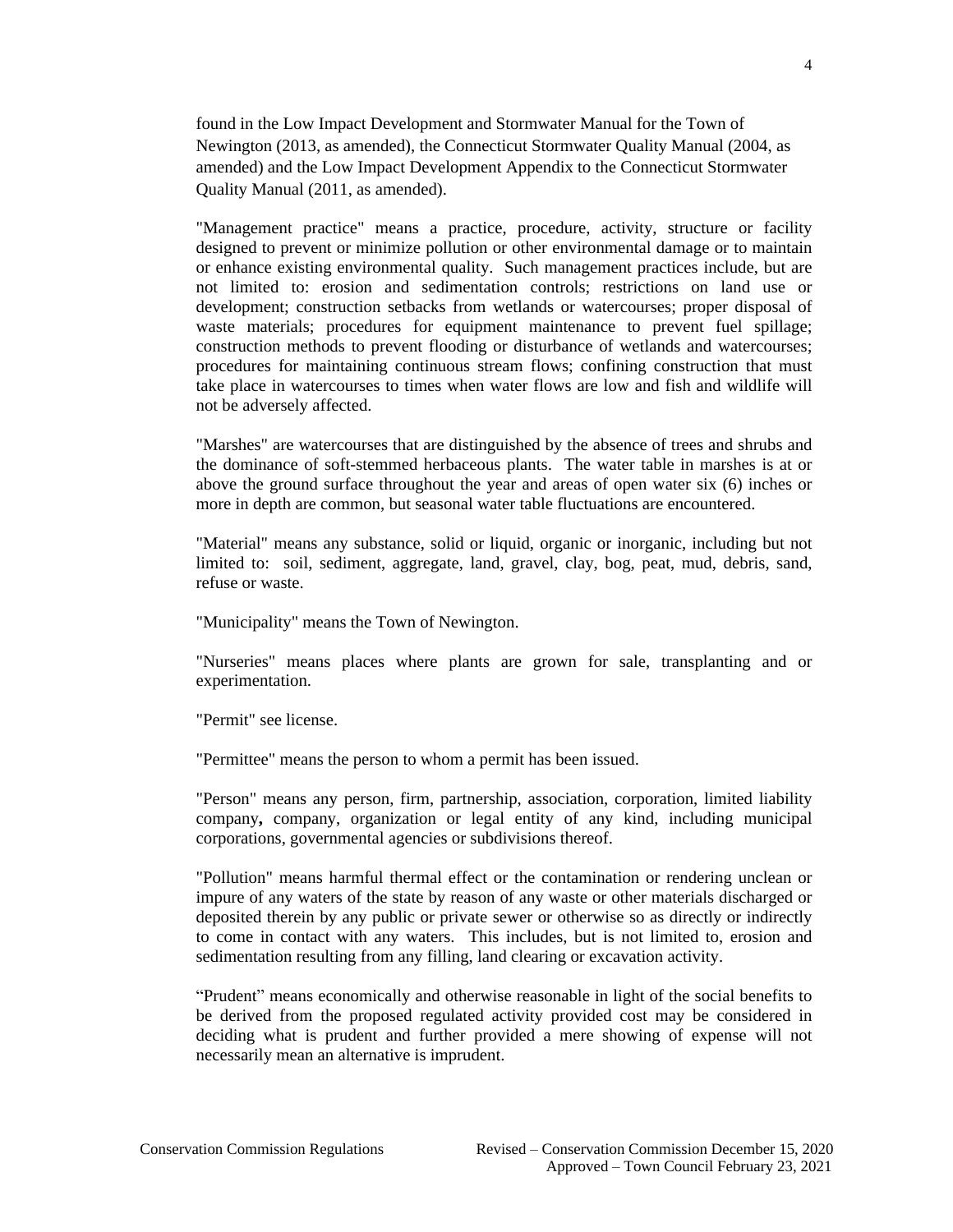"Regulated activity" means any operation within or use of a wetland or watercourse involving removal or deposition of material, or any obstruction, construction, alteration or pollution, of such wetlands or watercourses, but shall not include the specified activities in section 22a-40 of the Connecticut General Statutes. Furthermore, any clearing, grubbing, filling, grading, paving, excavating, constructing, depositing or removing of material and discharging of storm water on the land within one hundred (100) feet measured horizontally from the boundary of any wetland or watercourse is a regulated activity. The Agency may rule that any other activity located within such upland review area or in any other non-wetland or non-watercourse area is likely to impact or affect wetlands or watercourses and is a regulated activity.

"Remove" includes, but shall not be limited to, drain, excavate, mine, dig, dredge, suck, bulldoze, dragline or blast.

"Rendering unclean or impure" means any alteration of the physical, chemical or biological properties of any waters of the state, including, but not limited to, change in odor, color, turbidity or taste.

"Significant impact" means any activity, including, but not limited to, the following activities which may have a major effect:

- 1...........Any activity involving deposition or removal of material which will or may have a substantial effect on the wetland or watercourse or on wetlands or watercourses outside the area for which the activity is proposed.
- 2...........Any activity which substantially changes the natural channel or may inhibit the natural dynamics of a watercourse system.
- 3...........Any activity which substantially diminishes the natural capacity of an inland wetland or watercourse to: support aquatic, plant or animal life and habitats; prevent flooding; supply water; assimilate waste; facilitate drainage; provide recreation or open space; or perform other functions.
- 4...........Any activity which is likely to cause or has the potential to cause substantial turbidity, siltation or sedimentation in a wetland or watercourse.
- 5...........Any activity which causes a substantial diminution of flow of a natural watercourse or groundwater levels of the wetland or watercourse.
- 6...........Any activity which is likely to cause or has the potential to cause pollution of a wetland or watercourse.
- 7...........Any activity which damages or destroys unique wetland or watercourse areas or such areas having demonstrable scientific or educational value.

"Soil scientist" means an individual duly qualified in accordance with standards set by the federal Office of Personnel Management.

"Submerged lands" means those lands which are inundated by water on a seasonal or more frequent basis.

"Swamps" are watercourses that are distinguished by the dominance of wetland trees and shrubs.

"Town" means the Town of Newington.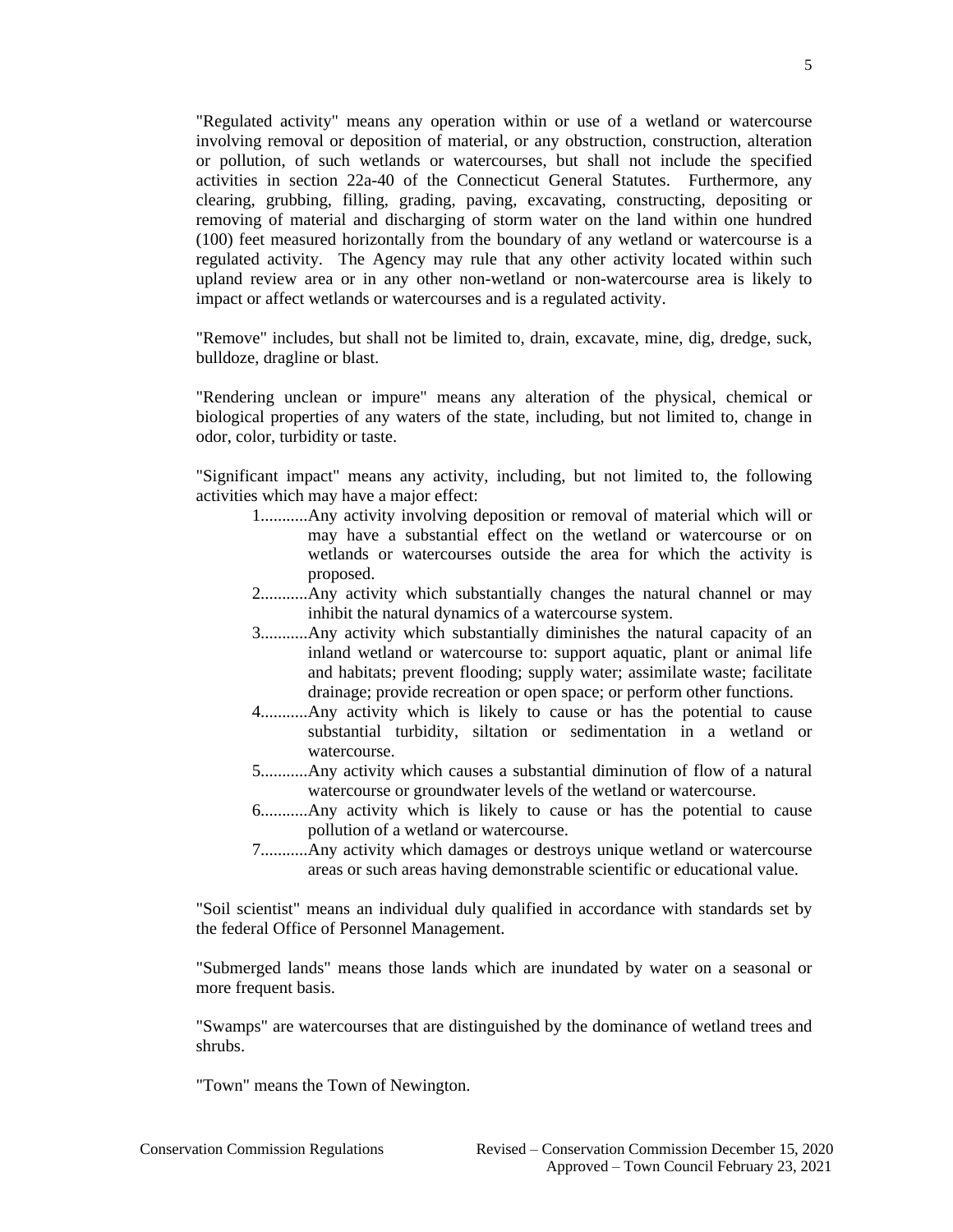"Upland review area" means the area of land within one hundred (100) feet measured horizontally from the boundary of any wetland or watercourse (See also Regulated Activity.)

"Vernal Pool" means a watercourse consisting of a confined basin depression which contains a small body of standing water, usually drying out for part of the year during warm weather. It can be natural or man-made, and lacks a permanent outlet or any fish population. Further, the occurrence of one or more of the obligatory species which include fairy shrimp, spotted salamander, Jefferson salamander, marbled salamander, wood frog, and eastern spade foot toad are necessary to conclusively define the vernal pool.

"Waste" means sewage or any substance, liquid, gaseous, solid or radioactive, which may pollute or tend to pollute any of the wetlands or watercourses of the Town.

"Watercourses" means rivers, streams, brooks, waterways, lakes, ponds, marshes, swamps, bogs, and all other bodies of water, natural or artificial, vernal or intermittent, public or private, which are contained within, flow through or border upon the Town or any portion thereof not regulated pursuant to sections 22a-28 through 22a-35, inclusive, of the Connecticut General Statutes. Intermittent watercourses shall be delineated by a defined permanent channel and bank and the occurrence of two or more of the following characteristics: (a) evidence of scour or deposits of recent alluvium or detritus, (b) the presence of standing or flowing water for a duration longer than a particular storm incident, and (c) the presence of hydrophytic vegetation.

"Wetlands" means land, including submerged land as defined in this section, not regulated pursuant to sections 22a-28 through 22a-35, inclusive, of the Connecticut General Statutes, which consists of any of the soil types designated as poorly drained, very poorly drained, alluvial, and floodplain by the National Cooperative Soils Survey, as may be amended from time to time, of the Natural Resources Conservation Service of the United States Department of Agriculture (USDA). Such areas may include filled, graded, or excavated sites which possess an aquic (saturated) soil moisture regime as defined by the USDA Cooperative Soil Survey.

#### <span id="page-6-0"></span>**Section 3 – Inventory of Inland Wetlands and Watercourses**

- 3.1 The map of wetlands and watercourses entitled "Inland Wetlands and Watercourses Map, Newington, Connecticut" delineates the general location and boundaries of inland wetlands and the general location of watercourses. Copies of this map are available for inspection at the office of the Town Clerk or the Agency. In all cases, the precise location of regulated areas shall be determined by the actual character of the land, the distribution of wetland soil types and location of watercourses. The Agency may use aerial photography, remote sensing imagery, resource mapping, soils maps, site inspection observations or other information in determining the location of the boundaries of wetlands and watercourses.
- 3.2 Any person may petition the Agency for an amendment to the map. All petitions for a map change shall be submitted in writing and shall include all relevant facts and circumstances which support the change. The petitioner shall bear the burden of proof regarding the proposed map amendment. Such proof may include, but not limited to,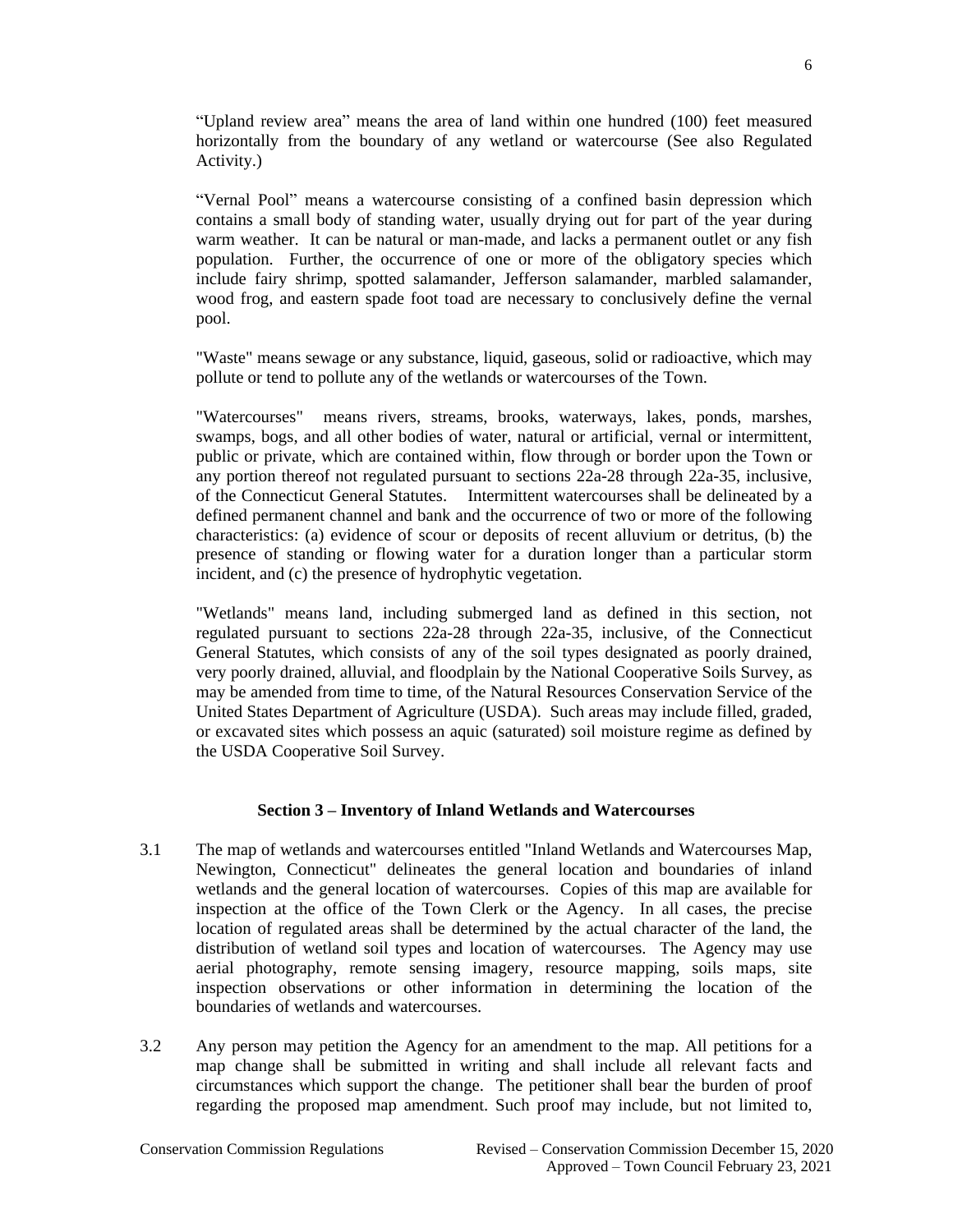aerial photography, remote sensing imagery, resource mapping or other available information. The Agency may require such person to provide an accurate delineation of regulated areas in accordance with section 15 of these regulations.

- 3.3 The Agency shall maintain a current inventory of regulated areas within the town. The Agency may amend its map as more accurate information becomes available.
- 3.4 All map amendments are subject to the public hearing process outlined in section 15 of these regulations.

#### **Section 4 – Permitted Uses as of Right and Non-regulated Uses**

- 4.1 The following operations and uses shall be permitted in inland wetlands and watercourses, as of right:
	- a...........grazing, farming, nurseries, gardening and harvesting of crops and farm ponds of three (3) acres or less essential to the farming operation, and activities conducted by, or under the authority of, the Department of Energy and Environmental Protection for the purposes of wetland or watercourse restoration or enhancement or mosquito control. The provisions of this subsection shall not be construed to include road construction or the erection of buildings not directly related to the farming operation, relocation of watercourses with continual flow, filling or reclamation of wetlands or watercourses with continual flow, clear cutting of timber except for the expansion of agricultural crop land, or the mining of top soil, peat, sand, gravel or similar material from wetlands or watercourses for the purposes of sale;
	- b...........a residential home (A) for which a building permit has been issued or (B) on a subdivision lot, provided the permit has been issued or the subdivision has been approved by the Town of Newington Planning and Zoning Commission as of the effective date of promulgation of the municipal regulations pursuant to subsection (b) of section 22a-42a of the Connecticut General Statutes, or as of July 1, 1974, whichever is earlier, and further provided no residential home shall be permitted as of right pursuant to this subsection unless the building permit was obtained on or before July 1, 1987;
	- c...........boat anchorage or mooring;
	- d...........uses incidental to the enjoyment or maintenance of residential property, such property defined as equal to or smaller than the largest minimum residential lot site permitted anywhere in Newington. Such incidental uses shall include maintenance of existing structures and landscaping, but shall not include removal or deposition of significant amounts of material from or into a wetland or watercourse, or diversion or alteration of a watercourse;
	- e...........construction and operation, by water companies as defined by section 16-1 of the Connecticut General Statutes or by municipal water supply systems as provided for in Chapter 102, of the Connecticut General Statutes, of dams, reservoirs and other facilities necessary to the impounding, storage and withdrawal of water in connection with public water supplies except as provided in sections 22a-401 and 22a-403, of the Connecticut General Statutes;
	- f........... maintenance relating to any drainage pipe which existed before the effective date of any municipal regulations adopted pursuant to section 22a-42a of the Connecticut General Statutes or July 1, 1974, whichever is earlier, provided such pipe is on property which is zoned as residential but which does not contain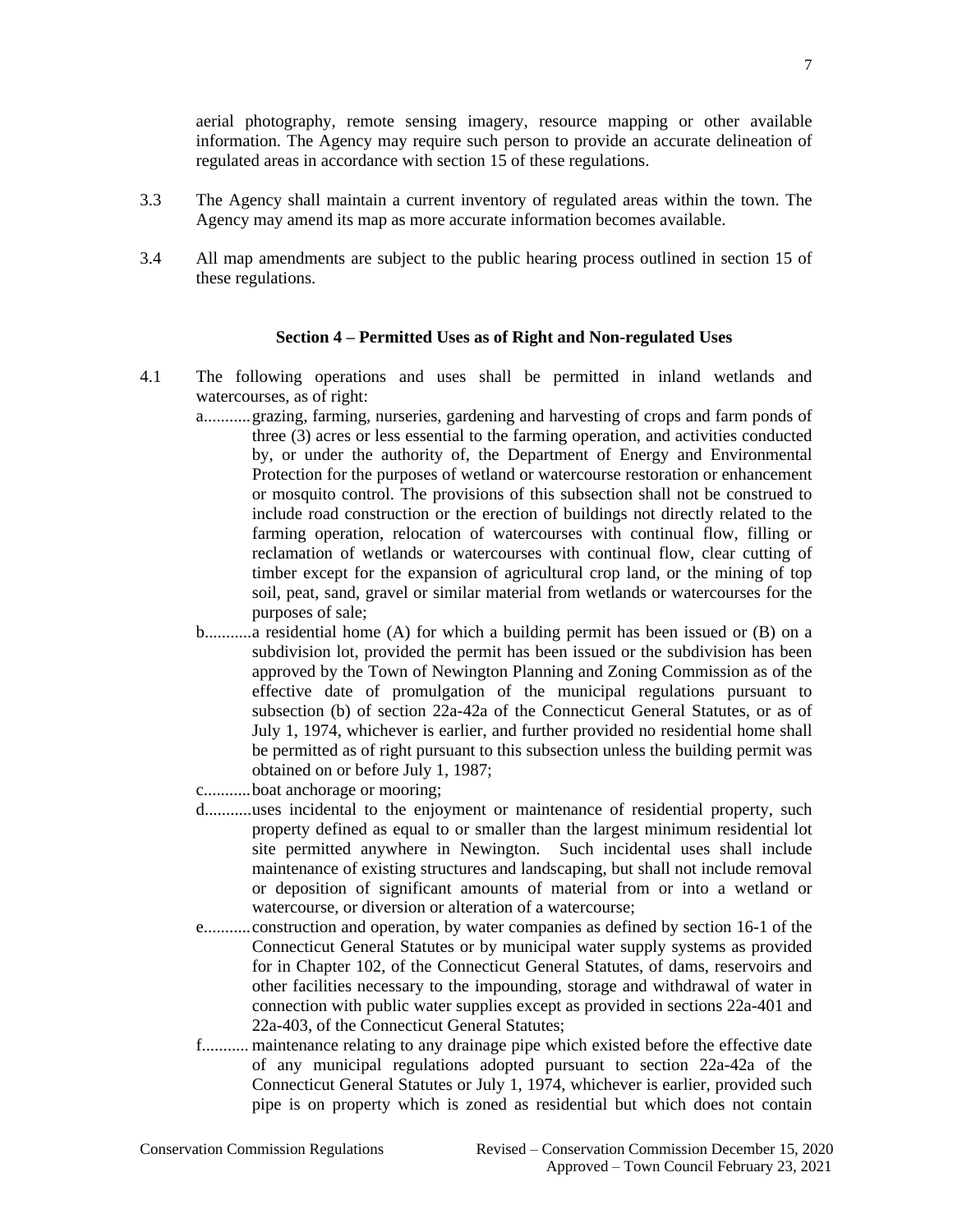hydrophytic vegetation. For purposes of this subsection, "maintenance" means the removal of accumulated leaves, soil, and other debris whether by hand or machine, while the pipe remains in place; and

g...........withdrawals of water for fire emergency purposes.

4.2 The following operations and uses shall be permitted as nonregulated uses in wetlands and watercourses, provided they do not disturb the natural and indigenous character of the wetland or watercourse by removal or deposition of material, alteration or obstruction of water flow or pollution of the wetland or watercourse:

a...........conservation of soil, vegetation, water, fish, shellfish, and wildlife;

- b...........outdoor recreation including the use of play and sporting areas, golf courses, field trials, nature study, hiking, horseback riding, swimming, skin and scuba diving, camping, boating, water skiing, trapping, hunting, fishing and shell fishing where otherwise legally permitted and regulated; and
- c...........the installation of a dry hydrant by or under the authority of a municipal fire department, provided such dry hydrant is only used for firefighting purposes and there is no alternative access to a public water supply. For purposes of this section, "dry hydrant" means a non-pressurized pipe system that: (A) is readily accessible to fire department apparatus from a proximate public road, (B) provides for the withdrawal of water by suction to such fire department apparatus, and (C) is permanently installed into an existing lake, pond or stream that is a dependable source of water.
- 4.3 All activities in wetlands or watercourses involving filling, excavating, dredging, clear cutting, clearing, or grading or any other alteration or use of a wetland or watercourse not specifically permitted by this section and otherwise defined as a regulated activity by these regulations shall require a permit from the Agency in accordance with section 6 of these regulations, or for certain regulated activities located outside of wetlands and watercourses from the duly authorized agent in accordance with section 12 of these regulations.
- 4.4 To carry out the purposes of this section, any person proposing a permitted operation and use or non-regulated operation and use shall, prior to commencement of such operation or use, notify the Agency on a form provided by it, and provide the Agency with sufficient information to enable it to properly determine that the proposed operation and use is a permitted or non-regulated use of the wetland or watercourse. The Agency shall rule that the proposed operation and use or portion of it is a permitted or non-regulated operation and use or that the proposed operation and use is a regulated activity and a permit is required.

## <span id="page-8-0"></span>**Section 5 – Activities Regulated Exclusively by the Commissioner of Environmental Protection**

5.1 The Commissioner of Environmental Protection shall have exclusive jurisdiction over regulated activities in or affecting wetlands or watercourses, undertaken by any department, agency or instrumentality of the State of Connecticut, except any local or regional board of education, pursuant to sections 22a-39 or 22a-45a of the Connecticut General Statutes.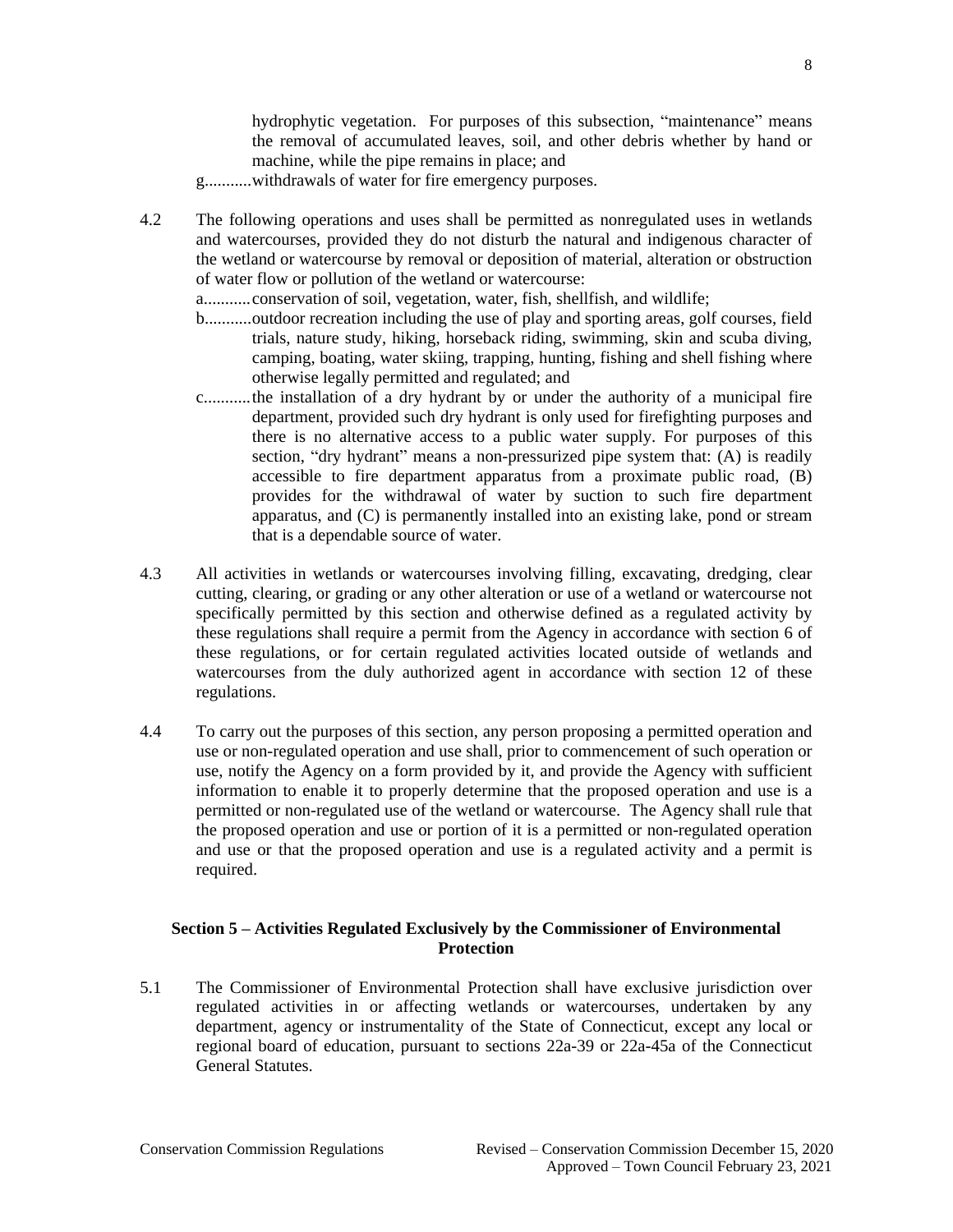- 5.2 The Commissioner of Environmental Protection shall have exclusive jurisdiction over tidal wetlands designated and regulated pursuant to sections 22a-28 through 22a-35 of the Connecticut General Statutes, as amended.
- 5.3 The Commissioner of Environmental Protection shall have exclusive jurisdiction over activities authorized under a dam repair or removal order issued by the Commissioner of Environmental Protection under section 22a-402 of the Connecticut General Statutes or a permit issued by the Commissioner of Environmental Protection under sections 22a-403 of the Connecticut General Statutes. Any person receiving such dam repair or removal order or permit shall not be required to obtain a permit from a municipal wetlands agency for any action necessary to comply with said dam order or to carry out the activities authorized by said permit.
- 5.4 The Commissioner of Environmental Protection shall have exclusive jurisdiction over the discharge of fill or dredged materials into the wetlands and watercourses of the state pursuant to section 401 of the Federal Clean Water Act, as amended, for activities regulated by the U.S. Army Corps of Engineers under section 404 of the Federal Clean Water Act.

## <span id="page-9-0"></span>**Section 6 – Regulated Activities to be Licensed**

- 6.1 No person shall conduct or maintain a regulated activity without first obtaining a permit for such activity from the Conservation Commission of the Town of Newington.
- 6.2 Any person found to be conducting or maintaining a regulated activity without the prior authorization of the Agency, or violating any other provision of these regulations, shall be subject to the enforcement proceedings and penalties prescribed in section 14 of these regulations and any other remedies as provided by law.
- 6.3 Vegetated Buffers:

a............The Commission recognizes the importance of vegetated buffers to enhance and protect areas adjacent to and upstream of wetlands and watercourses. The Commission hereby establishes vegetated buffer zones for the protection of wetlands and watercourses. Vegetated buffers are located within the Upland Review Areas and regulated activities within them are subject to regulation by the Commission.

b............The final permitted extents of a vegetative buffer shall be determined by the Commission based on the various individual characteristics and conditions relevant to the site. Buffers may be required within 100' of the following named streams; Little Brook, Mill Brook, Piper Brook, Rock Hole Brook, School House Brook and Webster Brook. The Commission reserves the right, on a case by case basis, to require the same type of buffers on other unnamed or intermittent watercourses within the Town of Newington.

c............Where a vegetated buffer exists and is to be retained, or exists and is required to be enhanced and/or expanded, or one is required to be created.

d............Plans submitted with applications for permits shall identify any existing vegetated buffers, describing the limits, species of vegetation, (including ground cover), and any other unique characteristics of the buffer; and the plans shall show the extents, species of plants, quantity/density of plantings, and other relevant information for any proposed vegetated buffer enhancements or improvements.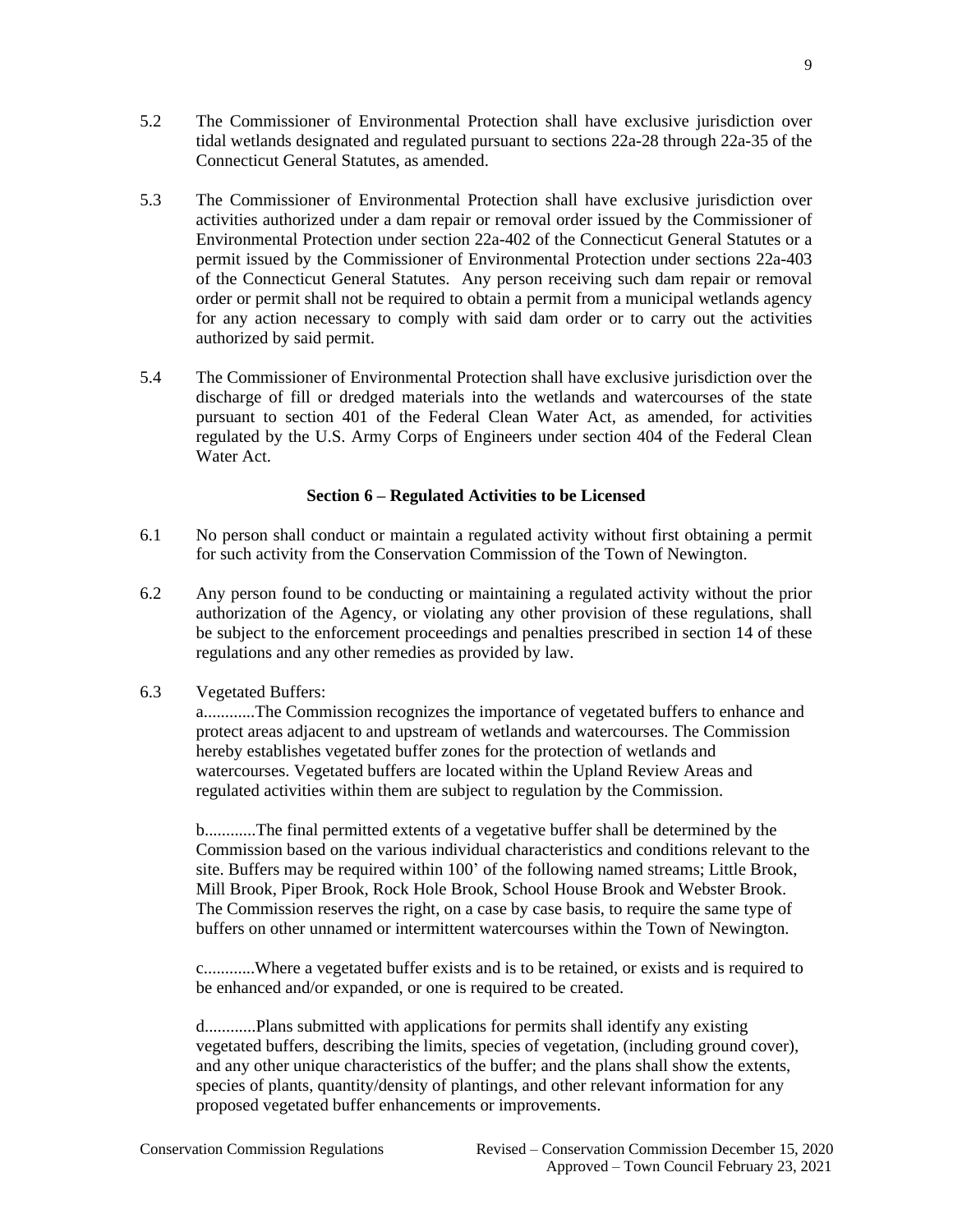e............Existing native and beneficial non-invasive vegetation within the buffers, generally, shall be retained in its natural state, or enhanced, as appropriate, whenever possible.

f............All applications for permits involving work that may impact vegetated buffers shall include an ecological and environmental assessment of the existing and proposed vegetated buffers as related to the subject wetland and/or watercourse. In addition to discussing the specific nature and characteristics of the buffers, the assessment shall present reasoning for any proposed vegetated buffer creation or enhancement, or lack of creation or enhancement, including their limits. This assessment may be waived for applications involving minor disturbances of the vegetated buffers at the discretion of the Commission.

g............Where the Commission requires the expansion and/or enhancement of an existing vegetative buffer or the planting of a new buffer, or the buffer is otherwise proposed, plantings shall be a native canopy or shade trees, shrubs, and herbaceous plants, or other beneficial species. Vegetated buffers may be required to be planted to naturalize the edge of the disturbed areas and may be planted within uplands and/or wetlands. The requirements for specific vegetated buffers shall be subject to a case-bycase determination by the Commission for each application.

h............The Commission may require specifications for vegetated buffer plants, including soil preparation and installation methods, to be included with the application submittal. The vegetated buffer plantings may be modeled after the following:

i) "Riparian Forest Buffers – Function and Design for Protection of Water Resources," published by the USDA.

ii) "Vegetated Buffer Strips for Streams, Lakes, and Ponds," published by the Thames River Basin Partnership Initiative.

iii) "The Importance of Streamside Buffers," published by the Rivers Alliance of Connecticut.

i............The use of wetland vegetated buffer areas for passive recreation is permitted. Any regulated activities associated with the construction, development, or maintenance of the vegetated buffers for passive recreation shall be subject to regulation by the Commission.

#### <span id="page-10-0"></span>**Section 7 – Application Requirements**

- 7.1 Any person intending to conduct a regulated activity or to renew or amend a permit to conduct such activity, shall apply for a permit on a form provided by the Agency. The application shall contain the information described in this section and any other information the Agency may reasonably require. Application forms may be obtained in the office of the Town Engineer.
- 7.2 If an application to the Town of Newington Planning and Zoning Commission for subdivision or resubdivision of land involves land containing a wetland or watercourse,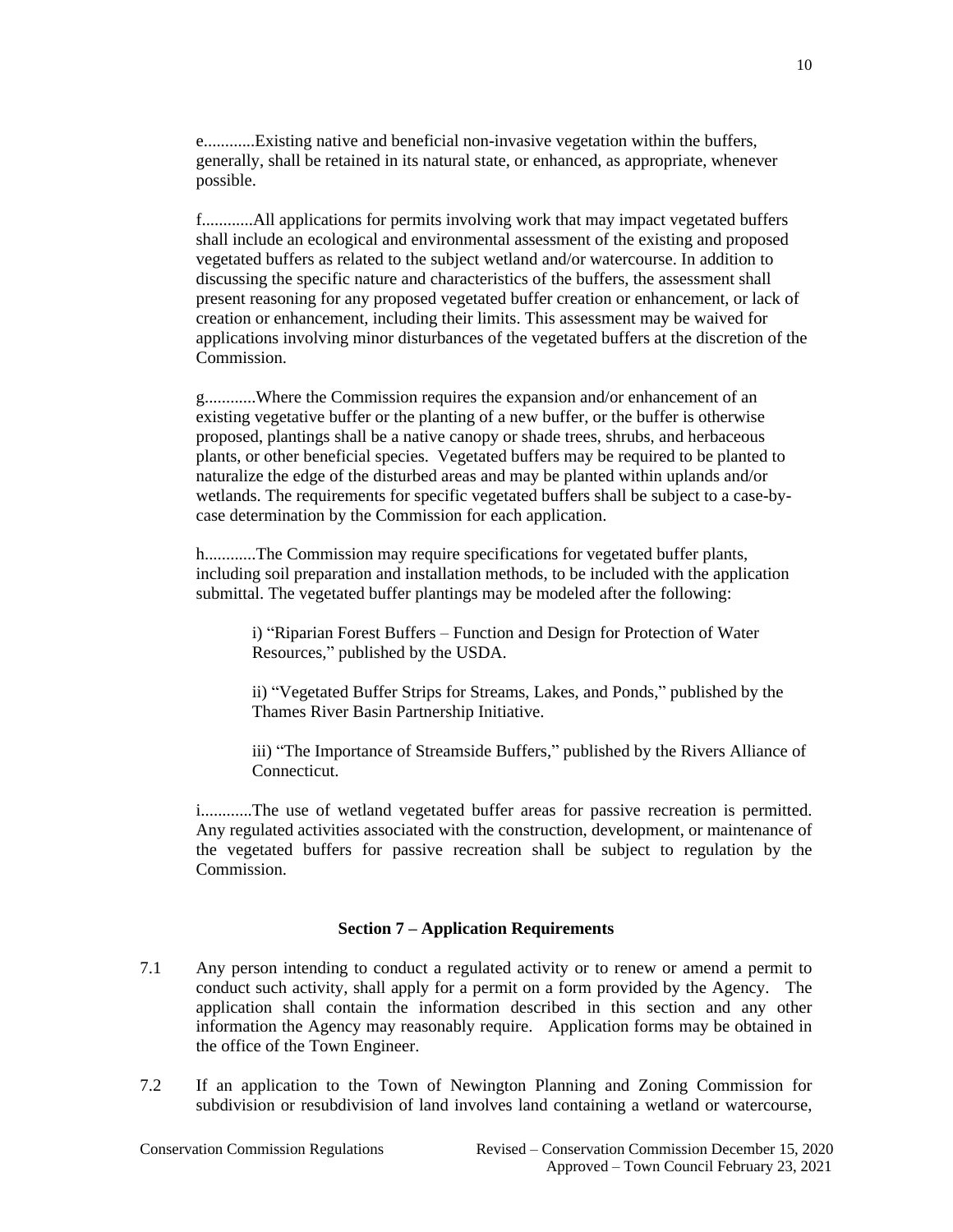the applicant shall, in accordance with section  $8-3(g)$ ,  $8-3c$ , or  $8-26$ , as applicable, of the Connecticut General Statutes, submit an application for a permit to the Agency in accordance with this section, no later than the day the application is filed with such planning and zoning commission.

- 7.3 The application shall contain such information as is necessary for a fair and informed determination thereon by the Agency.
- 7.4 A prospective applicant may request the Agency to determine whether or not a proposed activity involves a significant impact activity.
- 7.5 All applications shall include the following information in writing or on maps or drawings:
	- a...........the applicant's name, home and business mailing addresses and telephone numbers; if the applicant is a Limited Liability Corporation or a Corporation the managing member's or responsible corporate officer's name, address, and telephone number;
	- b...........the owner's name, mailing address and telephone number and written consent signed by the land owner if the applicant is not the owner of the land upon which the subject activity is proposed;
	- c...........the applicant's interest in the land;
	- d...........the geographical location of the land which is the subject of the proposed activity and a description of the land in sufficient detail to allow identification of the inland wetlands and watercourses, the area(s) (in acres or square feet) of wetlands or watercourses to be disturbed, soil type(s), wetland vegetation, and known or possible vernal pools;
	- e...........the purpose and a description of the proposed activity and proposed erosion and sedimentation controls and other management practices and mitigation measures, such as low impact development techniques, which may be considered as a condition of issuing a permit for the proposed regulated activity including, but not limited to, measures to (1) prevent or minimize pollution or other environmental damage, (2) maintain or enhance existing environmental quality, or (3) in the following order of priority: restore, enhance and create productive wetland or watercourse resources;
	- f........... alternatives*,* including low impact development techniques, which would cause less or no environmental impact to wetlands or watercourses and why the alternative as set forth in the application was chosen; all such alternatives shall be diagramed on a site plan or drawing;
	- g...........a site plan showing the proposed activity and existing and proposed conditions in relation to wetlands and watercourses and identifying any further activities associated with, or reasonably related to, the proposed regulated activity which are made inevitable by the proposed regulated activity and which may have an impact on wetlands or watercourses;
	- h...........names and mailing addresses of adjacent land owners;
	- i........... statement by the applicant that the applicant is familiar with all the information provided in the application and is aware of the penalties for obtaining a permit through deception or through inaccurate or misleading information;
	- j........... authorization for the members and agents of the Agency to inspect the subject land, at reasonable times, during the pendency of an application and for the life of the permit;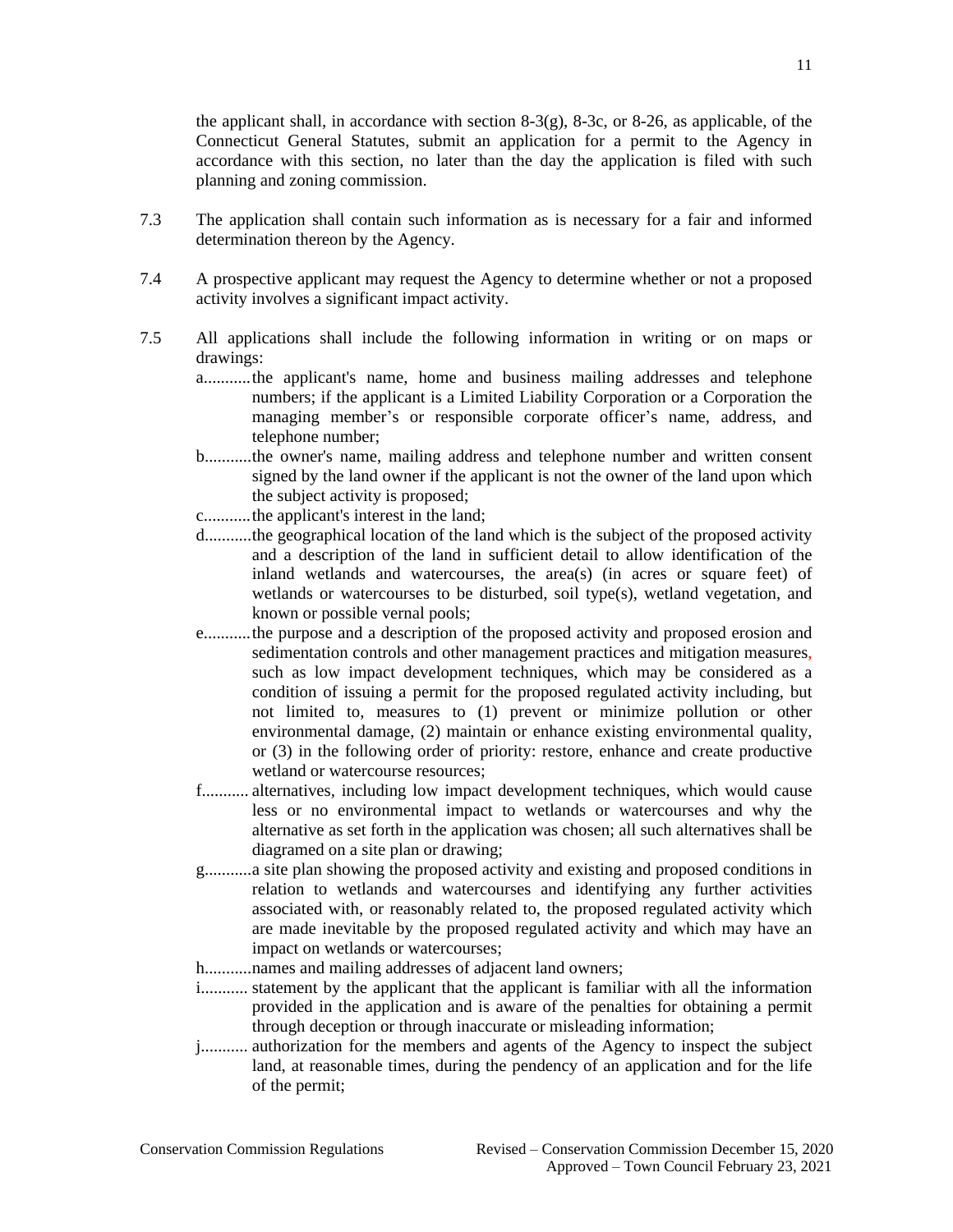- k...........a completed DEEP reporting form; the Agency shall revise or correct the information provided by the applicant and submit the form to the Commissioner of Environmental Protection in accordance with section 22a-39-14 of the Regulations of Connecticut State Agencies;
- l........... any other information the Agency deems necessary to the understanding of what the applicant is proposing;
- m......... submission of the appropriate filing fee based on the fee schedule established in section 19 of these regulations; and
- n……...every application, except those applications which are exempt in accordance with the Town of Newington Planning and Zoning Commission regulations (March 14, 2014, as amended) Section 6.15, shall provide for a stormwater management system, including low impact development techniques as specified in the Low Impact Development and Stormwater Manual for the Town of Newington (2013, as amended), the Connecticut Stormwater Quality Manual (2004, as amended) and the Low Impact Development Appendix to the Connecticut Stormwater Quality Manual (2011, as amended).
- 7.6 At the discretion of the Agency or its duly authorized agent, or when the proposed activity involves a significant impact, additional information, based on the nature and anticipated effects of the activity, including but not limited to the following, is required: a...........site plans for the proposed activity and the land which will be affected thereby which show existing and proposed conditions, wetland and watercourse boundaries, land contours, boundaries of land ownership, proposed alterations and uses of wetlands and watercourses, and other pertinent features of the land and the proposed activity, prepared by a professional engineer, land surveyor,

architect or landscape architect licensed by the state of Connecticut, or by such other qualified person;

Notes:

- 1. Each professional shall seal the original mylar sheet(s) for which he/she has made contribution.
- 2. The Agency may waive the requirement of the plan being prepared by a professional when the application addresses a single residential lot.
- b...........engineering reports and analyses and additional drawings to fully describe the proposed activity including any filling, excavation, drainage or hydraulic modifications to watercourses and the proposed erosion and sedimentation control plan;
- c...........mapping of soil types consistent with the categories established by the National Cooperative Soil Survey of the U.S. Natural Resources Conservation Service; the wetlands shall be delineated in the field by a soil scientist and the soil scientist's field delineation shall be depicted on the site plans;
- d...........a description of the ecological communities and functions of the wetlands or watercourses involved with the application and the effects of the proposed activity on these communities and wetland functions;
- e...........a description of how the applicant will change, diminish, or enhance the ecological communities and functions of the wetlands or watercourses involved in the application and each alternative which would cause less or no

12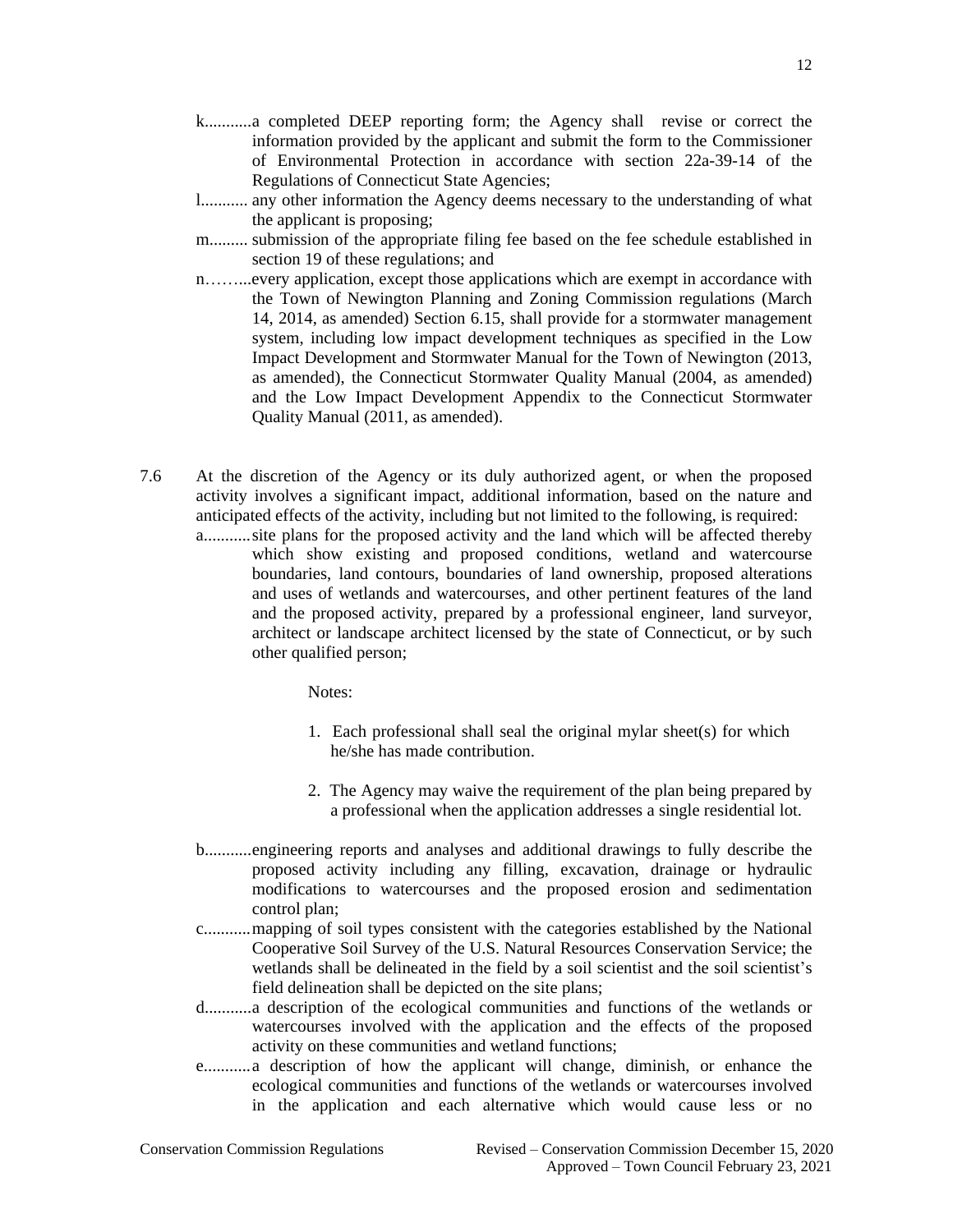environmental impact to wetlands or watercourses and a description of why each alternative considered was deemed neither feasible nor prudent;

- f........... analysis of chemical or physical characteristics of any fill material; and
- g...........management practices and other measures designed to mitigate the impact of the proposed activity.
- 7.7 The applicant shall certify whether:
	- a...........any portion of the property on which the regulated activity is proposed is located within five hundred (500) feet of the boundary of an adjoining municipality;
	- b...........traffic attributable to the completed project on the site will use streets within the adjoining municipality to enter or exit the site;
	- c...........sewer or water drainage from the project site will flow through and impact the sewage or drainage system within the adjoining municipality; and/or
	- d...........water run-off from the improved site will impact streets or other municipal or private property within the adjoining municipality.
- 7.8 The original and eleven (11) copies of all application materials (except for two (2) sets of drainage computations) shall be submitted to comprise a complete application unless an applicant is otherwise directed, in writing, by the Agency.
- 7.9 Any application to renew or amend an existing permit shall be filed with the Agency in accordance with section 8 of these regulations at least sixty-five (65) days prior to the expiration date of the permit. Any application to renew or amend such an existing permit shall contain the information required under section 7 of these regulations provided:
	- a...........the application may incorporate the documentation and record of the prior application;
	- b...........the application shall describe the extent of work completed at the time of filing and the schedule for completing the activities authorized in the permit;
	- c...........the application shall state the reason why the authorized activity was not initiated or completed within the time specified in the permit;
	- d...........the application shall describe any changes in facts or circumstances involved with or affecting wetlands or watercourses or use of the land for which the permit was issued;
	- e...........the Agency may, prior to the expiration of a permit, accept an untimely application to renew such permit if the authorized activity is ongoing and allow the continuation of work beyond the expiration date if, in its judgement, the permit is likely to be renewed and the public interest or environment will be best served by not interrupting the activity.
- 7.10 Any application to renew a permit shall be granted in writing upon request of the permit holder unless the Agency finds that there has been a substantial change in circumstances which requires a new permit application or an enforcement action has been undertaken with regard to the regulated activity for which the permit was issued, provided no permit shall be valid for more than ten (10) years, and further provided that any permit issued prior to July 1, 2011 that did not expire prior to May 9, 2011 shall be valid for no more than fourteen (14) years.
- 7.11 For any permit application involving property subject to a conservation restriction or preservation restriction, the following shall apply.

a...........for purposes of this section, "conservation restriction" means a limitation, whether or not stated in the form of a restriction, easement, covenant or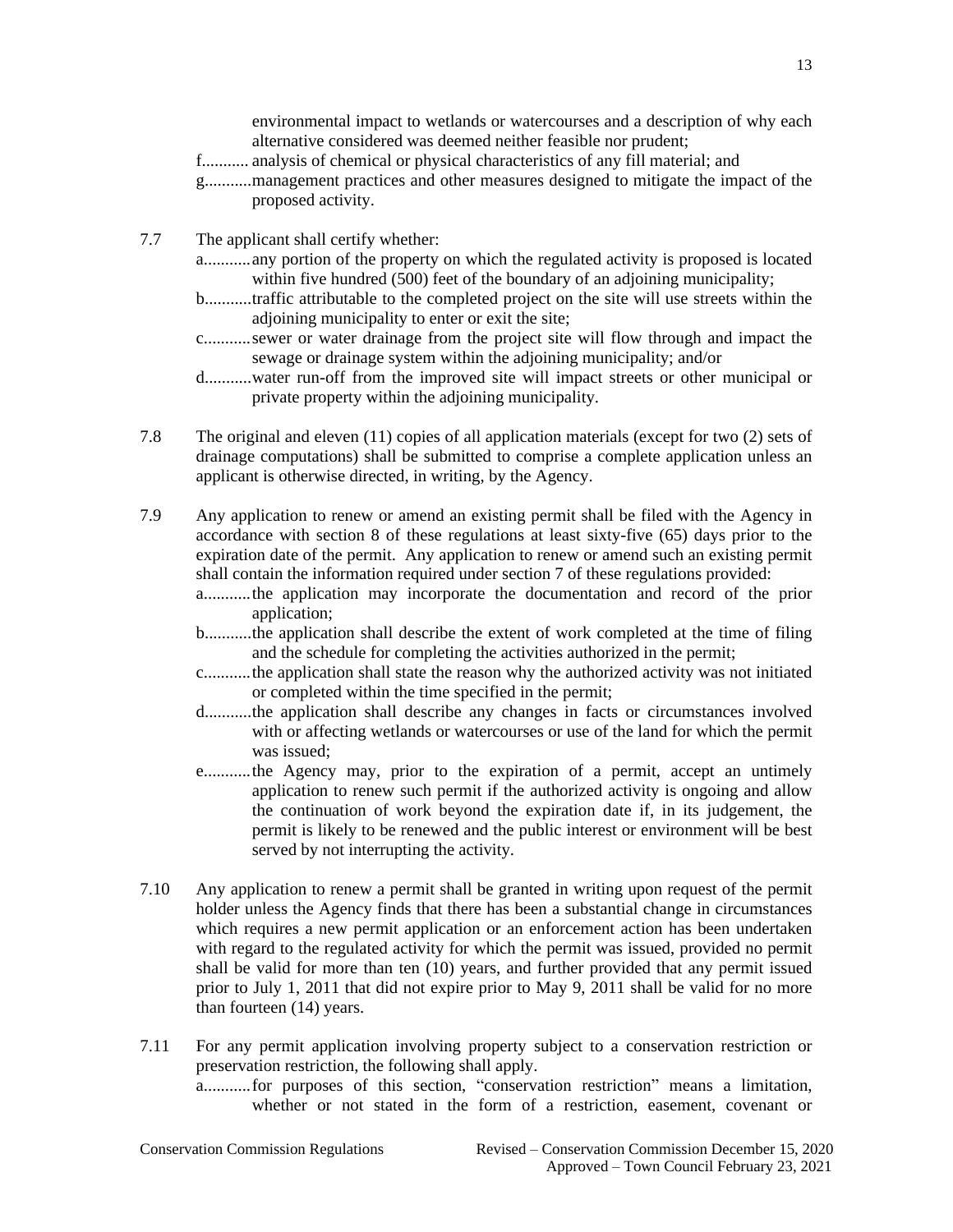condition, in any deed, will or other instrument executed by or on behalf of the owner of the land described therein, including, but not limited to, the state or any political subdivision of the state, or in any order of taking such land whose purpose is to retain land or water areas predominantly in their natural, scenic or open condition or in agricultural, farming, forest or open space use.

- b...........for purposes of this section, "preservation restriction" means a limitation, whether or not stated in the form of a restriction, easement, covenant or condition, in any deed, will or other instrument executed by or on behalf of the owner of the land, including, but not limited to, the state or any political subdivision of the state, or in any order of taking of such land whose purpose is to preserve historically significant structures or sites.
- c...........no person shall file a permit application, other than for interior work in an existing building or for exterior work on an existing building that does not expand or alter the footprint of such existing building, relating to property that is subject to a conservation restriction or a preservation restriction unless the applicant provides proof that the applicant has provided written notice of such application, by certified mail, return receipt requested, to the party holding such restriction, including, but not limited to, any state agency that holds such restriction, not later than sixty (60) days prior to the filing of the permit application.
- d...........in lieu of such notice pursuant to subsection 7.11c, the applicant may submit a letter from the holder of such restriction or from the holder's authorized agent, verifying that the application is in compliance with the terms of the restriction.

#### <span id="page-14-0"></span>**Section 8 – Application Procedures**

- 8.1 All petitions, applications, requests or appeals shall be submitted to the Conservation Commission of the Town of Newington.
- 8.2 The Agency shall, in accordance with Connecticut General Statutes section 8-7d(f), notify the clerk of any adjoining municipality of the pendency of any application, petition, appeal, request or plan concerning any project on any site in which:
	- a...........any portion of the property affected by a decision of the Agency is within five hundred (500) feet of the boundary of the adjoining municipality;
	- b...........a significant portion of the traffic to the completed project on the site will use streets within the adjoining municipality to enter or exit the site;
	- c...........a significant portion of the sewer or water drainage from the project on the site will flow through and significantly impact the drainage or sewerage system within the adjoining municipality; and/or
	- d...........water runoff from the improved site will impact streets or other municipal or private property within the adjoining municipality.

 Such notice shall be made by certified mail, return receipt requested, and shall be mailed within seven (7) days of the date of receipt of the application, petition, appeal, request or plan.

8.3 When an application is filed to conduct or cause to be conducted a regulated activity upon an inland wetland or watercourse, any portion of which is within the watershed of a water company as defined in section 25-32a, the applicant shall provide written notice of the application to the water company and the Commissioner of Public Health in a format prescribed by said commissioner, provided such water company or said commissioner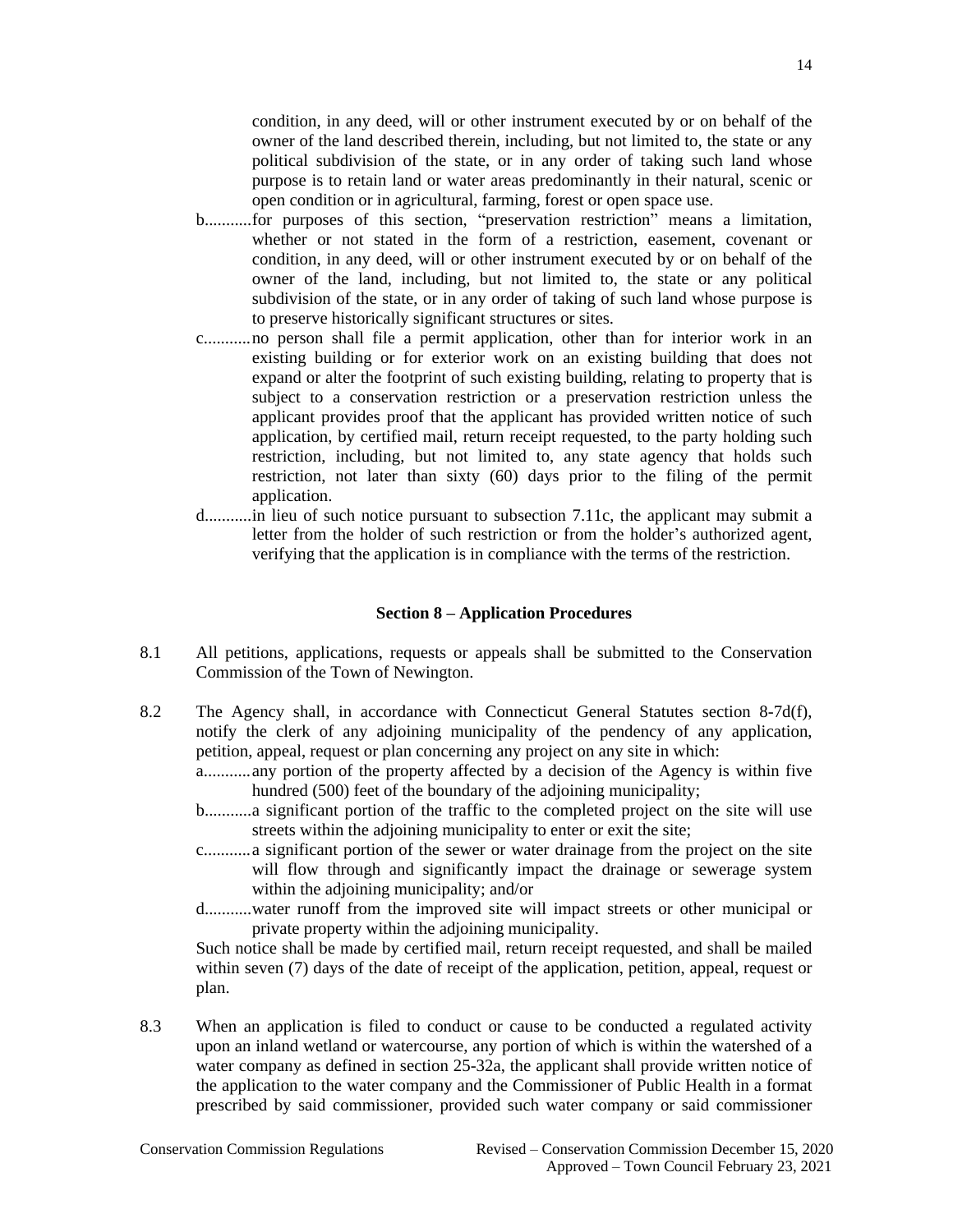has filed a map showing the boundaries of the watershed on the land records of the municipality in which the application is made and with the inland wetlands agency of such municipality. Such notice shall be made by certified mail, return receipt requested, and shall be mailed not later than seven (7) days after the date of the application. The water company and the Commissioner of Public Health, through a representative, may appear and be heard at any hearing on the application.

- 8.4 The date of receipt of a petition, application, request or appeal shall be the day of the next regularly scheduled meeting of the Agency, immediately following the day of submission to the Agency or its agent of such petition, application, request or appeal or thirty-five (35) days after such submission, whichever is sooner. At that time the application will be assigned a file number.
- 8.5 At any time during the review period, the applicant shall provide such additional information as the Agency may reasonably require. Requests for such additional information shall not stay the time limitations as set forth in subsection 11.2 of these regulations.
- 8.6 All applications shall be open for public inspection.
- 8.7 Incomplete applications may be denied.

#### <span id="page-15-0"></span>**Section 9 – Public Hearings**

- 9.1 The inland wetlands Agency shall not hold a public hearing on an application unless (1) the inland wetlands Agency determines that the proposed activity may have a significant impact on wetlands or watercourses, (2) a petition signed by at least twenty-five (25) persons who are eighteen (18) years of age or older and who reside in the Town of Newington requesting a hearing is filed with the Agency not later than fourteen (14) days after the date of receipt of such application, or (3) the Agency finds that a public hearing regarding such application would be in the public interest. The Agency may issue a permit without a public hearing provided no petition provided for in this section is filed with the Agency on or before the fourteenth  $(14<sup>th</sup>)$  day after the date of receipt of the application. Such hearing shall be held no later than sixty-five (65) days after the receipt of such application. All applications and maps and documents relating thereto shall be open for public inspection. At such hearing any person or persons may appear and be heard.
- 9.2 Notice of the public hearing shall be published at least twice at intervals of not less than two (2) days, the first not more than fifteen (15) days, nor less than ten (10) days, and the last not less than two (2) days before the date set for the hearing in a newspaper having a general circulation in Newington.

#### <span id="page-15-1"></span>**Section 10 – Considerations for Decision**

- 10.1 The Agency may consider the following in making its decision on an application: a...........The application and its supporting documentation.
	- b...........Reports from other agencies and commissions including but not limited to the Town of Newington: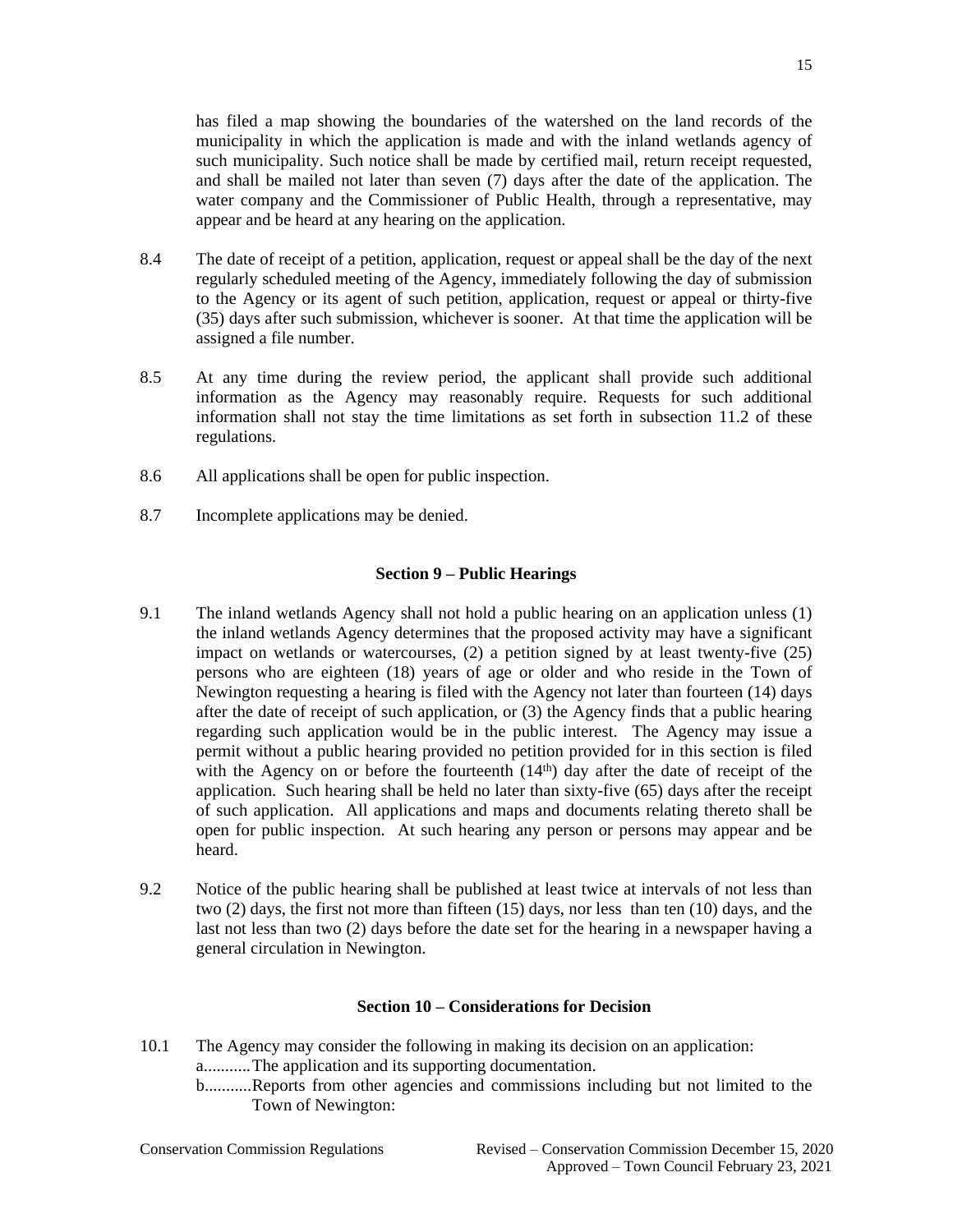- 1. Planning and Zoning Commission
- 2. Building Official
- 3. Health Officer
- c...........The Agency may also consider comments on any application from the Hartford County Soil and Water Conservation District, the Capitol Region Council of Governments or other regional organizations (i.e. Council of Elected Officials); agencies in adjacent municipalities which may be affected by the proposed activity, or other technical agencies or organizations which may undertake additional studies or investigations.
- d...........Non-receipt of comments from agencies and commissions listed in subsections 10.1.b and c above within the prescribed time shall neither delay nor prejudice the decision of the Agency.
- e...........For an application for which a public hearing is held, public comments, evidence and testimony.
- 10.2 In carrying out the purposes and policies of sections 22a-36 through 22a-45, inclusive, of the Connecticut General Statutes, including matters relating to regulating, licensing and enforcing of the provisions thereof, the Agency shall take into consideration all relevant facts and circumstances, including but not limited to:
	- a...........the environmental impact of the proposed regulated activity on wetlands or watercourses;
	- b...........the applicant's purpose for, and any feasible and prudent alternatives to, the proposed regulated activity which alternatives would cause less or no environmental impact to wetlands or watercourses (such alternatives may include low impact development techniques);
	- c...........the relationship between the short term and long term impacts of the proposed regulated activity on wetlands or watercourses and the maintenance and enhancement of long-term productivity of such wetlands or watercourses;
	- d...........irreversible and irretrievable loss of wetland or watercourse resources which would be caused by the proposed regulated activity, including the extent to which such activity would foreclose a future ability to protect, enhance or restore such resources, and any mitigation measures, including low impact development techniques, which may be considered as a condition of issuing a permit for such activity including, but not limited to, measures to (1) prevent or minimize pollution or other environmental damage, (2) maintain or enhance existing environmental quality, or (3) in the following order of priority: restore, enhance and create productive wetland or watercourse resources;
	- e...........the character and degree of injury to, or interference with, safety, health or the reasonable use of property which is caused or threatened by the proposed regulated activity; and
	- f........... impacts of the proposed regulated activity on wetlands or watercourses outside the area for which the activity is proposed and future activities associated with or reasonably related to, the proposed regulated activity which are made inevitable by the proposed regulated activity and which may have an impact on wetlands or watercourses.
- 10.3 In the case of an application which received a public hearing pursuant to a finding by the Agency that the proposed activity may have a significant impact on wetlands or watercourses, a permit shall not be issued unless the Agency finds on the basis of the record that a feasible and prudent alternative does not exist. In making this finding the Agency shall consider the facts and circumstances set forth in subsection 10.2 of these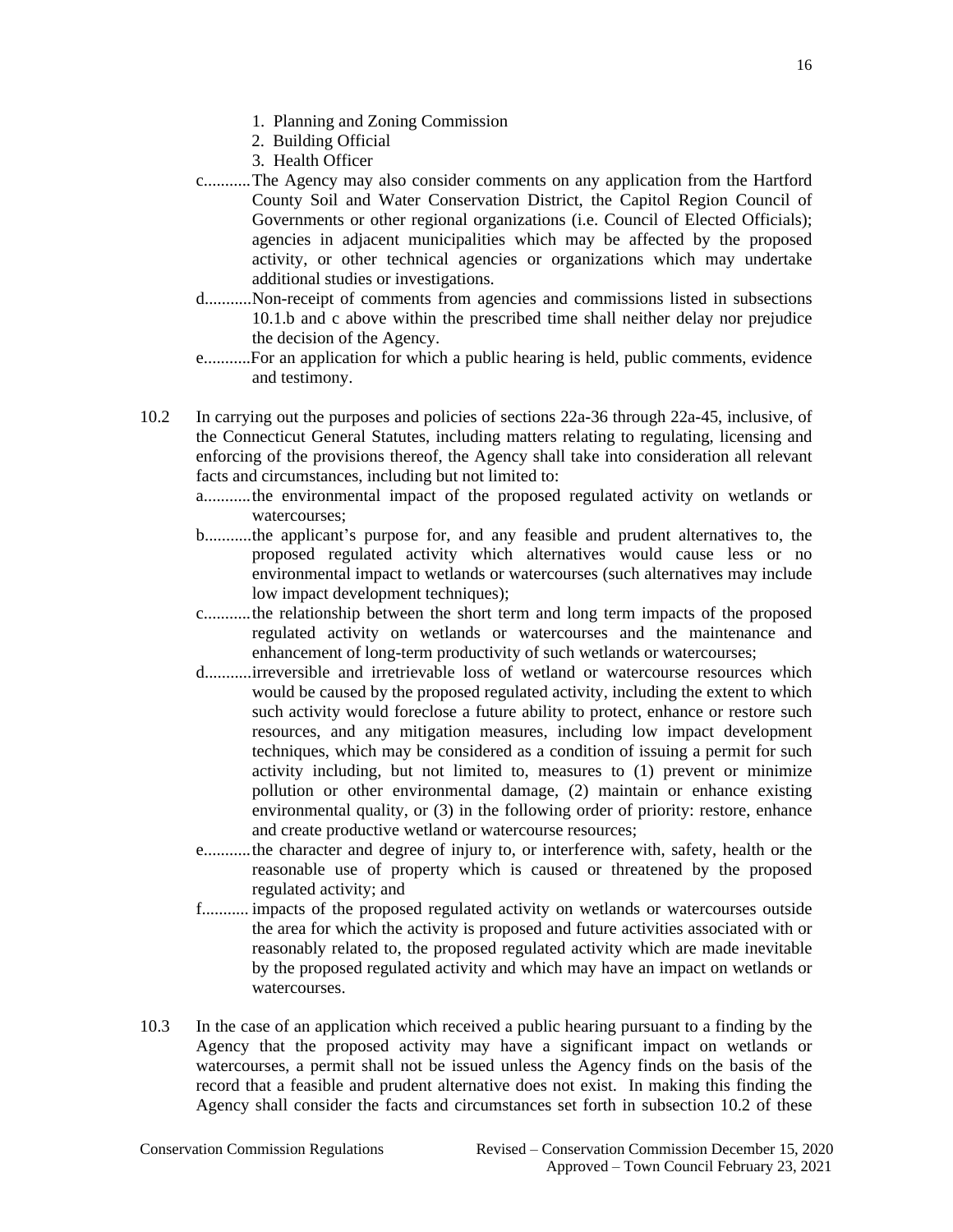regulations. The finding and the reasons therefore shall be stated on the record in writing.

- 10.4 In the case of an application which is denied on the basis of a finding that there may be feasible and prudent alternatives to the proposed regulated activity which have less adverse impact on wetlands or watercourses, the Agency shall propose on the record in writing the types of alternatives (such as low impact development techniques) which the applicant may investigate provided this subsection shall not be construed to shift the burden from the applicant to prove that he is entitled to the permit or to present alternatives to the proposed regulated activity.
- 10.5 For purposes of this section, (1) "wetlands or watercourses" includes aquatic, plant or animal life and habitats in wetlands or watercourses, and (2) "habitats" means areas or environments in which an organism or biological population normally lives or occurs.
- 10.6 The Agency shall not deny or condition an application for a regulated activity in an area outside wetlands or watercourses on the basis of an impact or effect on aquatic, plant, or animal life unless such activity will likely impact or affect the physical characteristics of such wetlands or watercourses.
- 10.7 In reaching its decision on any application after a public hearing, the Agency shall base its decision on the record of that hearing. Documentary evidence or other material not in the hearing record shall not be considered by the Agency in its decision.
- 10.8 In the case of an application where the applicant has provided written notice pursuant to subsection 7.11c of these regulations, the holder of the restriction may provide proof to the inland wetlands agency that granting of the permit application will violate the terms of the restriction. Upon a finding that the requested land use violates the terms of such restriction, the inland wetlands agency shall not grant the permit approval.
- 10.9 In the case of an application where the applicant fails to comply with the provisions of subsections 7.11c or 7.11d of these regulations, (1) the party holding the conservation or preservation restriction, other than a state agency that holds such restriction, may, not later that fifteen (15) days after receipt of actual notice of permit approval, file an appeal with the inland wetlands agency, subject to the rules and regulations of such agency relating to appeals. The inland wetlands agency shall reverse the permit approval upon a finding that the requested land use violates the terms of such restriction: or (2) the state agency that holds such restriction may, not later than thirty (30) days after receipt of actual notice of permit approval, file an appeal with the inland wetlands agency, subject to the rules and regulations of such agency relating to appeals. The inland wetlands agency shall immediately reverse such permit approval if the commissioner of the state agency that holds such restriction certifies that the land use authorized in such permit violates the terms of such conservation or preservation restriction.
- 10.10 Nothing in subsections 7.11c or 7.11d of these regulations shall be construed to prohibit the filing of a permit application or to require such written notice when the activity that is the subject of such permit application will occur on a portion of property that is not restricted under the terms of such conservation or preservation restriction.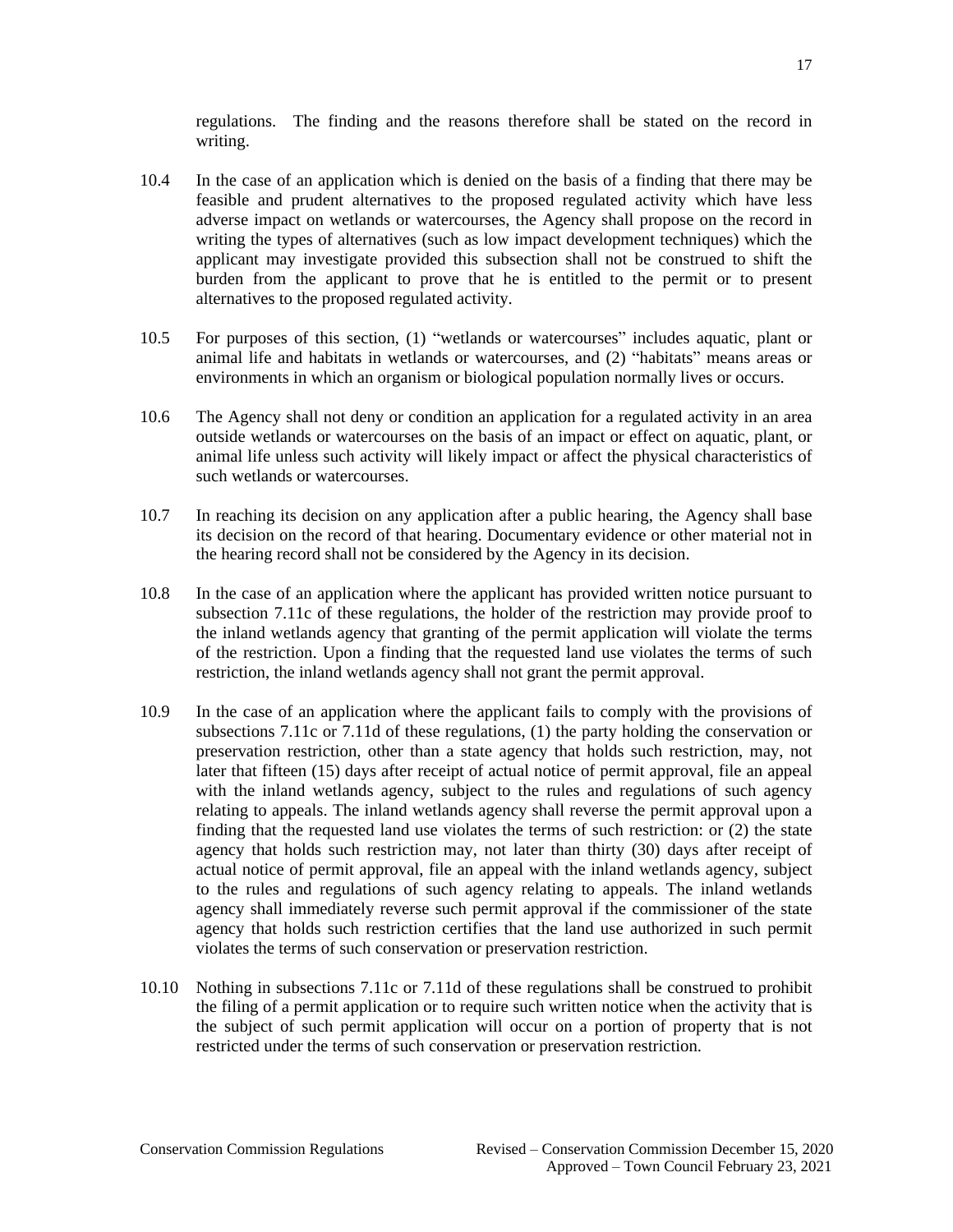#### **Section 11 – Decision Process and Permit**

- 11.1 The Agency, or its duly authorized agent acting pursuant to section 12 of these regulations, may, in accordance with section 10 of these regulations, grant the application as filed or grant it upon other terms, conditions, limitations or modifications of the regulated activity designed to carry out the purposes and policies of the Act, or deny the application. Such terms may include any reasonable measures which would mitigate the impacts of the regulated activity and which would (a) prevent or minimize pollution or other environmental damage, (b) maintain or enhance existing environmental quality, or (c) in the following order of priority: restore, enhance and create productive wetland or watercourse resources. Such terms may include restrictions as to the time of year in which a regulated activity may be conducted, provided the Agency, or its agent, determines that such restrictions are necessary to carry out the policy of sections 22a-36 to 22a-45, inclusive, of the Connecticut General statutes.
- 11.2 No later than sixty-five (65) days after receipt of an application, the Agency may hold a public hearing on such application. At such hearing any person or persons may appear and be heard and may be represented by agent or attorney. The hearing shall be completed within thirty-five (35) days of its commencement. Action shall be taken on applications within thirty-five (35) days after completion of a public hearing. In the absence of a public hearing, action shall be taken on applications within sixty-five (65) days from the date of receipt of the application. The applicant may consent to one or more extensions of the periods specified in this subsection, provided the total extension of all such periods shall not be for longer than sixty-five (65) days, or may withdraw the application. The failure of the Agency to act within any time period specified in this subsection, or any extension thereof, shall not be deemed to constitute approval of the application. An application deemed incomplete by the Agency shall be withdrawn by the applicant or denied by the Agency.
- 11.3 The Agency shall state upon the record the reasons and basis for its decision.
- 11.4 The Agency shall notify the applicant and any person entitled to such notice of its decision within fifteen (15) days of the date of the decision by certified mail, return receipt requested, and the Agency shall cause notice of its order in the issuance or denial of the permit, to be published in a newspaper having general circulation in Newington. In any case in which such notice is not published within such fifteen (15) day period, the applicant may provide for the publication of such notice within ten (10) days thereafter.
- 11.5 If an activity authorized by an inland wetland permit also involves an activity which requires a zoning or subdivision approval, special zoning permit, or variance or special exception, under section 8-3(g), 8-3c, or 8-26 of the Connecticut General Statues, the Agency shall file a copy of the decision and report on the application with the Town of Newington Planning and Zoning Commission within fifteen (15) days of the date of the decision thereon.
- 11.6 Any permit issued by the Agency for the development of land for which an approval is required under chapter 124, 124b, 126 or 126a of the Connecticut General Statutes shall be valid until the approval granted under such chapter expires or for ten (10) years, whichever is earlier. Any permit issued by the Agency for any activity for which an approval is not required under chapter 124, 124b, 126 or 126a shall be valid for not less than two (2) years and not more than five (5) years.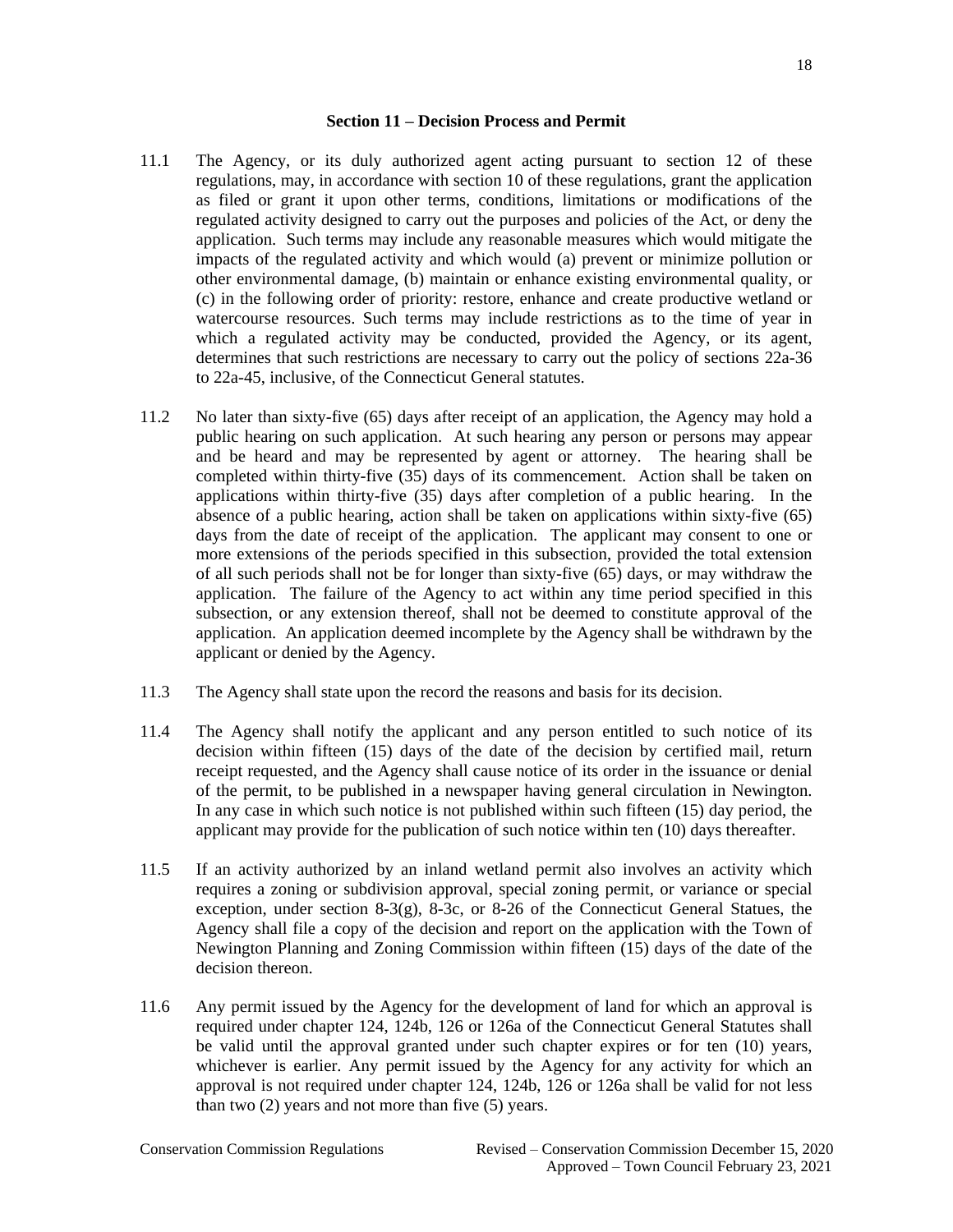- 11.7 No permit issued by the Agency shall be assigned or transferred without the written permission of the Agency.
- 11.8 If a bond or insurance is required in accordance with section 13 of these regulations, the Agency may withhold issuing the permit until such bond or insurance is provided.
- 11.9 General provisions in the issuance of all permits:
	- a...........The Agency has relied in whole or in part on information provided by the applicant and if such information subsequently proves to be false, deceptive, incomplete or inaccurate, the permit may be modified, suspended or revoked.
	- b...........All permits issued by the Agency are subject to and do not derogate any present or future rights or powers of the Agency or the Town of Newington, and convey no rights in real estate or material nor any exclusive privileges, and are further subject to any and all public and private rights and to any federal, state, and municipal laws or regulations pertinent to the subject land or activity.
	- c...........If the activity authorized by the Agency's permit also involves an activity which requires zoning or subdivision approval, special permit, variance or special exception under section 8-3(g), 8-3c, or 8-26 of the Connecticut General Statutes, no work pursuant to the wetland permit may begin until such approval is obtained.
	- d...........In constructing the authorized activities, the permittee shall implement such management practices consistent with the terms and conditions of the permit as needed to control storm water discharges and to prevent erosion and sedimentation and to otherwise prevent pollution of wetlands and watercourses.
- 11.10 The Agency shall grant a permit subject to conditions:
	- a...........The following conditions 1. through 10, shall be required conditions of each permit issued by the Agency:
		- 1. Permits are not transferable without the prior written consent of the Commission.
		- 2. FAILURE TO COMPLY WITH ANY CONDITION REQUIRED BY THIS PERMIT SHALL AUTOMATICALLY REVOKE THIS PERMIT AND SUBJECT THE APPLICANT, HEIRS, SUCCESSORS AND ASSIGNS TO THE ENFORCEMENT AUTHORITY OF THE COMMISSION.
		- 3. All conditions listed on this permit must be printed on the approved plan(s) within six (6) months of the report issued by the Commission. The annotated plan(s) must be presented to the Commission for signature by the Chairman within six (6) months of the report issued by the Commission; otherwise this permit is null and void.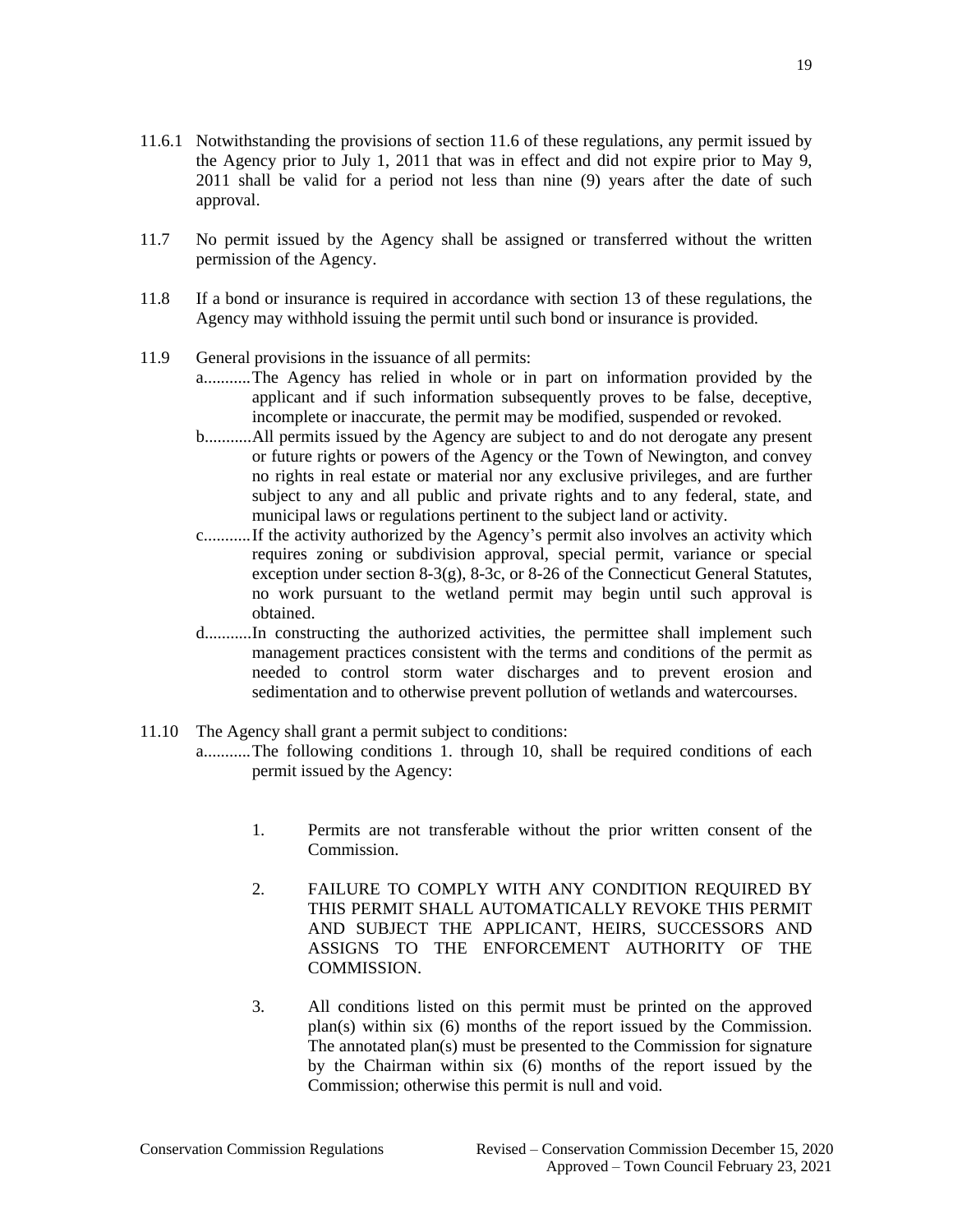- 4. Applicant will incorporate the "Official Notification of Action" onto original drawings.
- 5. The Town Engineer in consultation with the Chairperson may direct certain modifications or amendments be made to accomplish the intent of the permit.
- 6. No regulated activity within the designated wetlands, watercourses, and/or buffer area shall be performed on the site until all soil and erosion control measures are installed in accordance with the plans and approved by the Town Engineer.
- 7. The Agency has relied in whole or in part on information provided by the applicant, and if such information subsequently proves to be false, deceptive, incomplete or inaccurate, the permit may be modified, suspended or revoked.
- 8. All permits issued by the Agency are subject to and do not derogate any present or future rights or powers of the Agency or the Town of Newington, and convey no rights in real estate or material nor any exclusive privileges, and are further subject to any and all public and private rights and to any federal, state and municipal laws or regulations pertinent to the subject land or activity.
- 9. In conducting the authorized activities, the permittee shall implement such management practices consistent with the terms and conditions of the permit to control storm water discharges and to prevent erosion and sedimentation and to otherwise prevent pollution of wetlands and watercourses.
- 10. This permit is valid for **wetlands only**; additional approvals/permits may be required from other Town departments, State or Federal agencies. It is the responsibility of the applicant to verify what other approvals/permits may be required for this project.

b……..The Commission may impose one (1) or more additional conditions.

## **Section 12 – Action by Duly Authorized Agent**

12 .1 The Agency may delegate to its duly authorized agent the authority to approve or extend a license for an activity, including the installation or maintenance of low impact development techniques, that is not located in a wetland or watercourse when such agent finds that the conduct of such activity would result in no greater than a minimal impact on any wetlands or watercourses provided such agent has completed the comprehensive training program developed by the Commissioner of Environmental Protection pursuant to section 22a-39 of the Connecticut General Statutes. Requests for such approval shall be made on a form provided by the Agency and shall contain the information listed under subsection 7.5 of these regulations and any other information the Agency may reasonably require. Notwithstanding the provisions for receipt and processing applications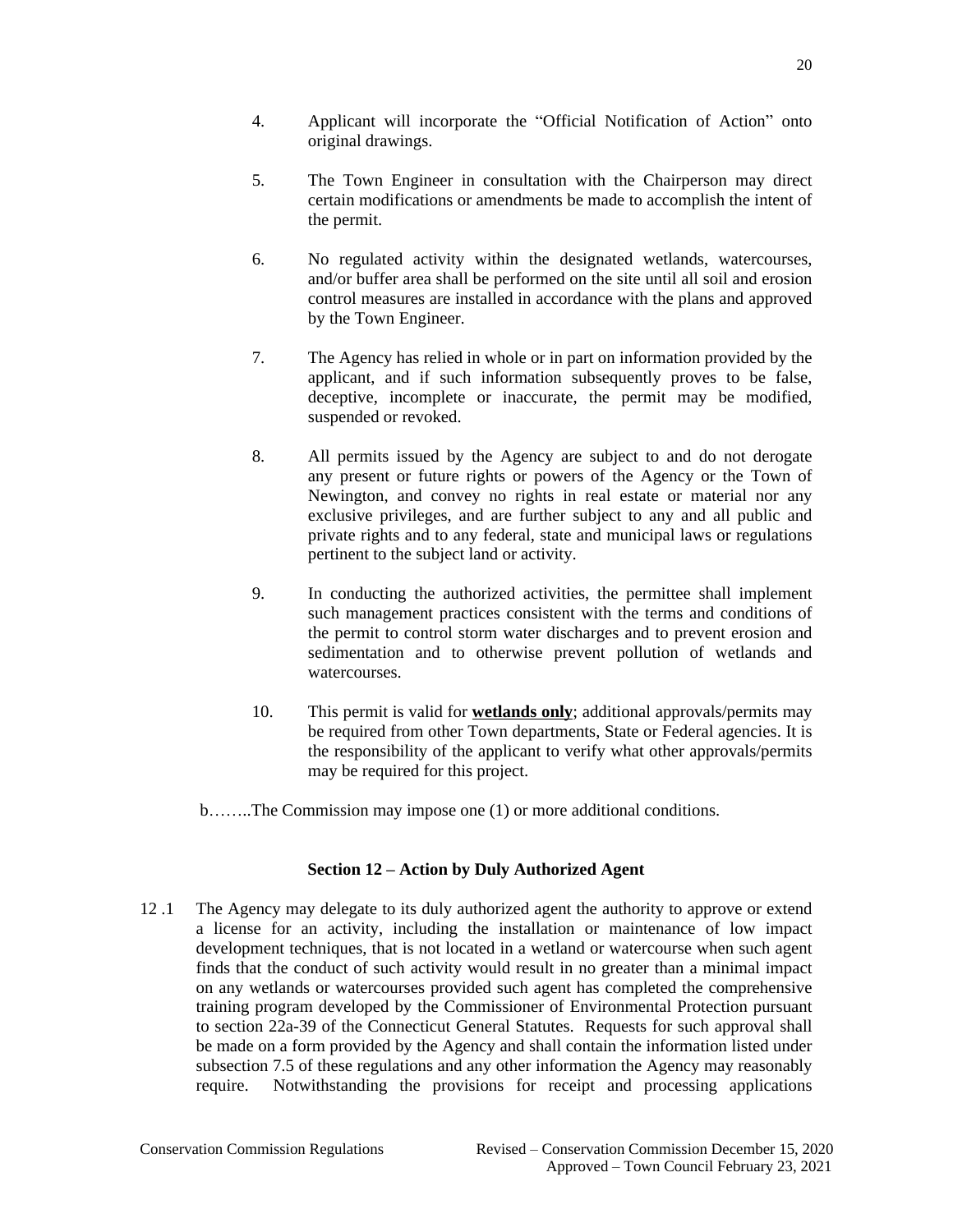prescribed in sections 8, 9 and 11 of these regulations, such agent may approve or extend such an activity at any time.

12.2 Any person receiving such approval from such agent shall, within ten (10) days of the date of such approval, publish, at the applicant's expense, notice of the approval in a newspaper having a general circulation in the town wherein the activity is located or will have an effect. Any person may appeal such decision of such agent to the Agency within fifteen (15) days after the publication date of the notice and the Agency shall consider such appeal at its next regularly scheduled meeting provided such meeting is no earlier than three (3) business days after receipt by such Agency or its agent of such appeal. Any person may appear and be heard at the meeting held by the Agency to consider the subject appeal. The Agency shall, at its discretion, sustain, alter, or reject the decision of its agent or require an application for a permit in accordance with section 7 of these regulations.

#### <span id="page-21-0"></span>**Section 13 – Bond and Insurance**

- 13.1 The Agency may require as a permit condition the filing of a bond with such surety in such amount and in a form approved by the Agency.
- 13.2 The bond or surety shall be conditioned on compliance with the provisions of these regulations and the terms, conditions and limitations established in the permit.

#### <span id="page-21-1"></span>**Section 14 - Enforcement**

- 14.1 The Agency may appoint an agent or agents to act in its behalf with the authority to issue notices of violation or cease and desist orders and carry out other actions or investigations necessary for the enforcement of these regulations. In carrying out the purposes of this section, the Agency or its duly authorized agent shall take into consideration the criteria for decision under subsection 10.2 of these regulations.
- 14.2 The Agency or its duly authorized agent may make regular inspections, at reasonable hours, of all regulated activities for which permits have been issued with the consent of the property owner or the authorized agent of the owner during the life of the permit.
- 14.3 In the case in which a permit has not been issued or a permit has expired, the Agency or its duly authorized agent may make regular inspections at reasonable hours with the consent of the property owner or the authorized agent of the property owner.
- 14.4 If the Agency or its duly authorized agent finds that any person is conducting or maintaining any activity, facility or condition which is in violation of the Act or these regulations, the Agency or its duly authorized agent may:
	- a...........issue a written order by certified mail, return receipt requested, to such person conducting such activity or maintaining such facility or condition to immediately cease such activity or to correct such facility or condition. Within ten (10) calendar days of the issuance of such order the Agency shall hold a hearing to provide the person an opportunity to be heard and show cause why the order should not remain in effect. The Agency shall consider the facts presented at the hearing and within ten (10) days of the completion of the hearing notify the person by certified mail that the original order remains in effect, that a revised order is in effect, or that the order has been withdrawn. The Agency shall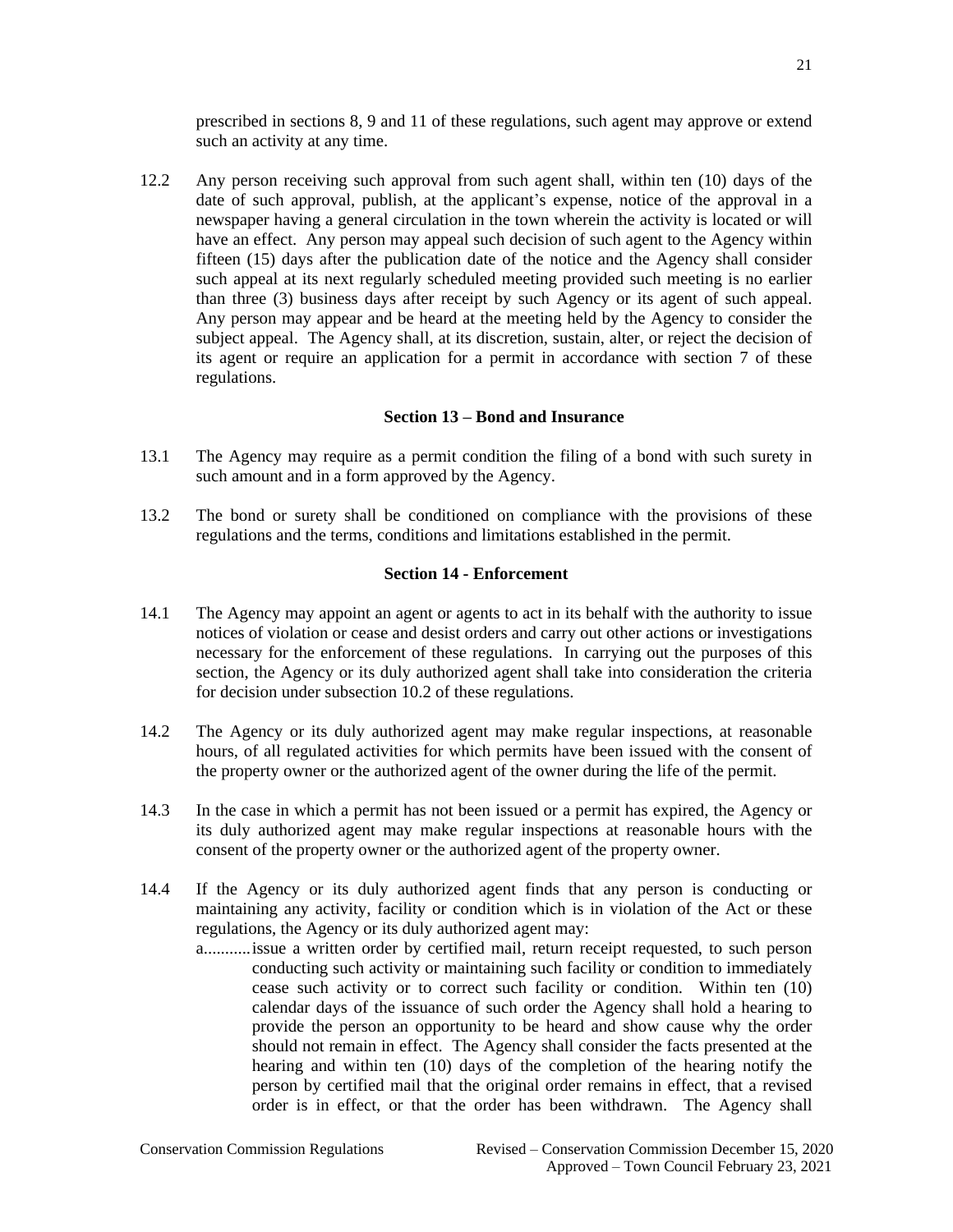publish notice of its decision in a newspaper having general circulation in Newington. The original order shall be effective upon issuance and shall remain in effect until the Agency affirms, revises or withdraws the order. The issuance of an order pursuant to this subsection shall not delay or bar an action pursuant to section 22a-44(b) of the Connecticut General Statutes, as amended.

- b...........issue a notice of violation to such person conducting such activity or maintaining such facility or condition, stating the nature of the violation, the jurisdiction of the Agency, and prescribing the necessary action and steps to correct the violation including, without limitation, halting work in wetlands or watercourses. The Agency may request that the individual appear at the next regularly scheduled meeting of the Agency to discuss the unauthorized activity, and/or provide a written reply to the notice or file an application for the necessary permit. Failure to carry out the action(s) directed in a notice of violation may result in issuance of the order provided in subsection 14.4a of these regulations or other enforcement proceedings as provided by law.
- 14.5 The Agency may suspend or revoke a permit if it finds that the permittee has not complied with the terms, conditions or limitations set forth in the permit or has exceeded the scope of the work as set forth in the application including application plans. Prior to revoking or suspending any permit, the Agency shall issue notice to the permittee, personally or by certified mail, return receipt requested, setting forth the facts or conduct which warrants the intended action. The Agency shall hold a hearing to provide the permittee an opportunity to show that it is in compliance with its permit and any and all requirements for retention of the permit. Thereafter the permittee shall be notified of the Agency's decision to suspend, revoke, or maintain a permit by certified mail within fifteen (15) days of the date of its decision. The Agency shall publish notice of the suspension or revocation in a newspaper having general circulation in Newington.

#### <span id="page-22-0"></span>**Section 15 - Amendments**

- 15.1 These regulations and the Inland Wetlands and Watercourses Map for the Town of Newington may be amended, from time to time, by the Agency in accordance with changes in the Connecticut General Statutes or regulations of the Connecticut Department of Energy and Environmental Protection, or as new information regarding soils and inland wetlands and watercourses becomes available.
- 15.2 An application filed with the Agency which is in conformance with the applicable inland wetlands regulations as of the date of the receipt of such application shall not be required thereafter to comply with any change in inland wetland regulations, including changes to setbacks and buffers, taking effect on or after the date of such receipt and any appeal from the decision of such Agency with respect to such application shall not be dismissed by the Superior Court on the grounds that such a change has taken effect on or after the date of such receipt. The provisions of this section shall not be construed to apply (1) to the establishment, amendment or change of boundaries of inland wetlands or watercourses or (2) to any change in regulations necessary to make such regulations consistent with the provisions of the Act as of the date of such receipt.
- 15.3 These regulations and the Town of Newington Inland Wetlands and Watercourses Map shall be amended in the manner specified in section 22a-42a of the Connecticut General Statutes, as amended. The Agency shall provide the Commissioner of Environmental Protection with a copy of any proposed regulations and notice of the public hearing to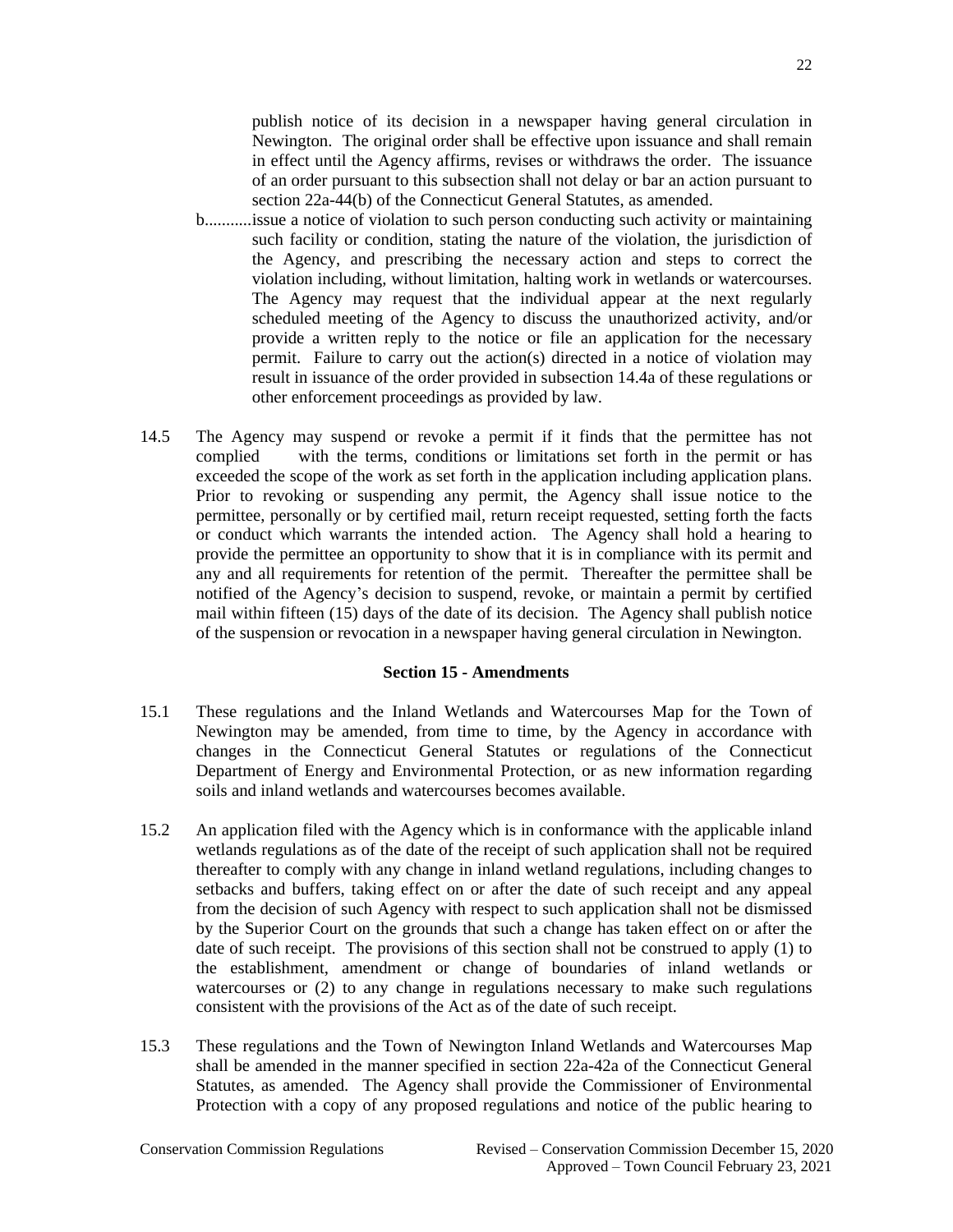consider any proposed regulations or amendments thereto, except map amendments, at least thirty-five (35) days before the public hearing on their adoption. A fee schedule shall be adopted by the Agency and incorporated into subsection 19.5 of these regulations.

23

15.4 Petitions requesting changes or amendments to the Inland Wetlands and Watercourses Map, Newington, Connecticut, shall contain at least the following information:

a........the petitioner's name, mailing address and telephone number;

b........the address, or location, of the land affected by the petition;

c........the petitioner's interest in the land affected by the petition;

d........map(s) showing the geographic location of the land affected by the petition and the existing and the proposed wetland(s) and watercourse(s) boundaries on such land in accurate detail together with the documentation supporting such proposed contiguous boundary locations; and

e........the reasons for the requested action.

15.5 Any person who submits a petition to amend the Inland Wetlands and Watercourses Map, Newington, Connecticut, shall bear the burden of proof for all requested map amendments. Such proof may include, but is not limited to, professional interpretation of aerial photography and remote sensing imagery, resource mapping, soils mapping, or other information acceptable to the Agency. If such person is the owner, developer or contract purchaser of the land which is the subject of the petition, or if such person is representing the interests of such an owner, developer or purchaser, in addition to the information required in subsection 15.4 of these regulations, the petition shall include:

a........the name, mailing address and telephone number of the owner(s) of such land and owner(s) agent or other representative;

- b........the names and mailing addresses of the owners of abutting land;
- c........documentation by a soil scientist of the distribution of wetland soils on said land. Such documentation shall at a minimum include the report of the soil scientist documenting the location of wetland soils on the land and a map of the said land indicating the flag locations set by the soil scientist and defining the boundaries of wetland soil types; and
- d........map(s) showing any proposed development of the land in relation to existing and proposed wetland and watercourse boundaries.
- 15.6 Watercourses shall be delineated by a soil scientist, geologist, ecologist or other qualified individual. Such qualified individual shall also attend the public hearing for a map amendment.
- 15.7 A public hearing shall be held on petitions to amend the Inland Wetlands and Watercourses Map. Notice of the hearing shall be published in a newspaper having a general circulation in Newington at least twice at intervals of not less than two (2) days, the first not more than fifteen (15) days, nor less than ten (10) days, and the last not less than two (2) days before the date set for the hearing. All materials including maps and documents relating to the petition shall be open for public inspection.
- 15.8 The Agency shall hold a public hearing on a petition to amend the regulations and the Inland Wetlands and Watercourses Map within sixty-five (65) days after receipt of such petition. The hearing shall be completed within thirty-five (35) days after commencement. The agency shall act upon the changes requested in such petition within sixty-five (65) days after completion of such hearing. At such hearing, any person or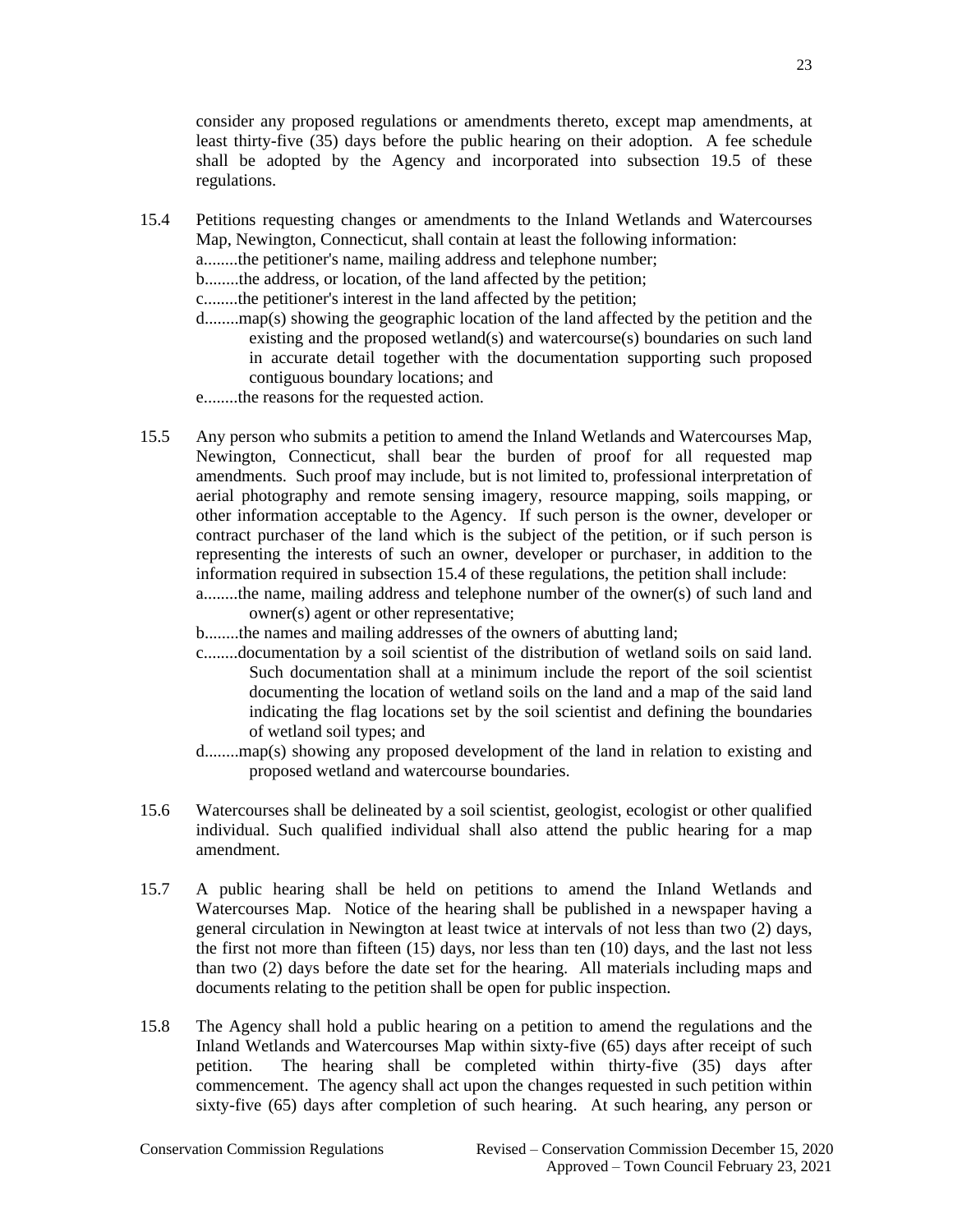persons may appear and be heard and may be represented by agent or attorney. The petitioner may consent to one (1) or more extensions of any period specified in this subsection, provided the total extension of all such periods shall not be for longer than sixty-five (65) days, or may withdraw such petition. Failure of the agency to act within any time period specified in this subsection or any extension thereof, shall not be deemed to constitute approval of the petition.

15.9 The Agency shall make its decision and state, in writing, the reasons why the change in the Inland Wetlands and Watercourses Map was made.

## <span id="page-24-0"></span>**Section 16 – Appeals**

- 16.1 Appeal on actions of the Agency shall be made in accordance with the provisions of section 22a-43 of the Connecticut General Statutes, as amended.
- 16.2 Notice of such appeal shall be served upon the Agency and the Commissioner of Environmental Protection by the appellant.

## <span id="page-24-1"></span>**Section 17 – Conflict and Severance**

- 17.1 If there is a conflict among the provisions of these regulations, the provision which imposes the most stringent standards for the use and maintenance of wetlands and watercourses shall govern. The invalidity of any word, clause, sentence, section, part, subsection, subdivision or provision of these regulations shall not affect the validity of any other part which can be given effect without such invalid part or parts.
- 17.2 If there is a conflict between the provisions of these regulations and the provisions of the Act, the provisions of the Act shall govern.

## <span id="page-24-2"></span>**Section 18 – Other Permits**

18.1 Nothing in these regulations shall obviate the requirements for the applicant to obtain any other assents, permits or licenses required by law or regulation by the Town of Newington, the State of Connecticut or the Government of the United States including any approval required by the Connecticut Department of Energy and Environmental Protection and the U.S. Army Corps of Engineers. Obtaining such assents, permits or licenses is the sole responsibility of the applicant.

## <span id="page-24-3"></span>**Section 19 – Application Fees**

- 19.1 All fees required by these regulations shall be submitted to the Agency by certified check or money order payable to the Town of Newington at the time the application is filed with the Agency.
- 19.2 No application shall be granted or approved by the Agency unless the correct application fee is paid in full or unless a waiver has been granted by the Agency pursuant to subsection 19.7 of these regulations.
- 19.3 The application fee is not refundable.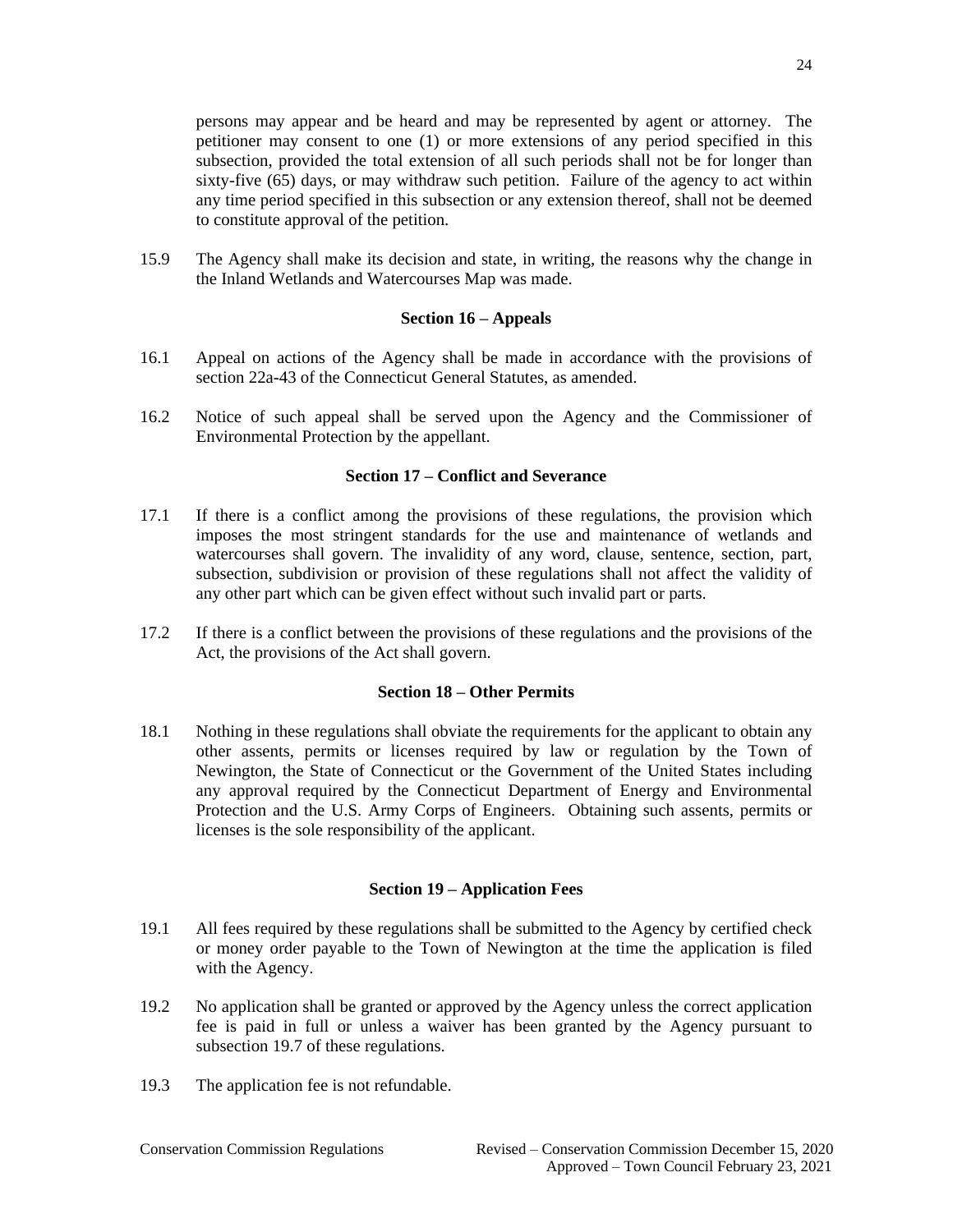19.4 Definitions as used in this section:

"Residential uses" means activities carried out on property developed for permanent housing or to be developed to be occupied by permanent housing.

"Commercial uses" means activities carried out on property developed for industry, commerce, trade, recreation, or business or to be developed to be occupied for such purposes, for profit or nonprofit.

"Other uses" means activities other than residential uses or commercial uses.

- 19.5 Application fees shall be based on the following schedule:
	- a. Regulated Activities:

| Plus Fee from Schedule A    |  |
|-----------------------------|--|
| Plus Fee from Schedule A    |  |
| Appeal of a Decision by the |  |

b. Additional fees involving regulated activities:

| Significant Activity Fees\$250 |  |
|--------------------------------|--|
|                                |  |

 Supplemental Application Fees………..….….....The Agency may charge additional fees sufficient to cover the cost of reviewing and acting on applications. Such fees may include, but not be limited to, the cost of retaining experts, chosen by the agency, to analyze, review, and report on issues requiring such experts. The Agency or the duly authorized agent shall estimate the supplemental application fees, which shall be paid by the applicant by certified check or money order payable to the Town of Newington, within ten (10) days of the applicant's receipt of notice of such estimate. Any portion of the supplemental application fees, in excess of the actual cost, may be refunded to the applicant after a final accounting of the Agency's actual cost has been determined. No license shall be issued until all fees pursuant to this subsection 19.5b are paid.

- c. Request to Amend a Regulation.………….…..........................\$250 (Does not include Notices or Regulation Advisories from DEEP)
- d. Request to Amend the Wetlands Map…………………........... \$200 Plus Fee from Schedule B
- e. Request for Modification of a Permit…………………............ \$100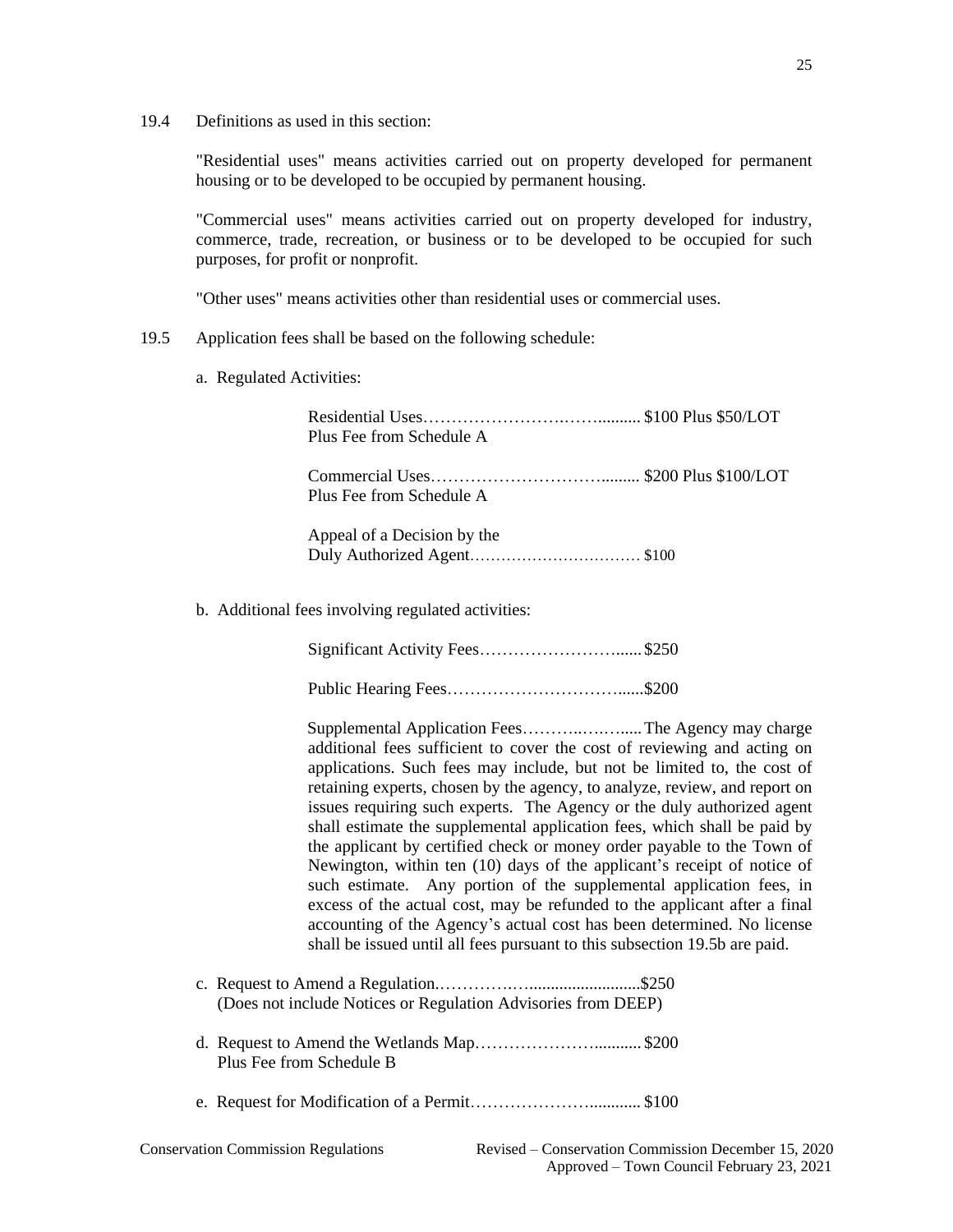| g. Department of Energy and Environmental Protection Fee\$60 |  |
|--------------------------------------------------------------|--|
| h. Request for Transfer or Assignment of a Permit\$ 25       |  |
|                                                              |  |

SCHEDULE A. For the purpose of calculating the permit application fee, the area in SCHEDULE A is the total area of wetlands and watercourses and the upland review area upon which a regulated activity is proposed.

## SQUARE FEET of AREA

SCHEDULE B. For the purpose of calculating the map amendment petition fee, linear feet in SCHEDULE B is the total length of wetlands and watercourses boundary subject to the proposed boundary change.

## LINEAR FEET

All fees are non-refundable after assignment of a file number.

- 19.6 Boards, commissions, councils and departments of the Town of Newington are exempt from all fee requirements.
- 19.7 The applicant may petition the Agency to waive or reduce a fee. Such petition shall be in writing and shall state fully the facts and circumstances the Agency should consider in its determination under this subsection. The Agency may waive all or part of the application fee if the Agency determines that the activity applied for would clearly result in a substantial public benefit to the environment or to the public health and safety and the applicant would reasonably be deterred from initiating the activity solely or primarily as a result of the amount of the application fee. The Agency shall state upon the record the basis for all actions taken under this subsection.

#### <span id="page-26-0"></span>**Section 20 – Effective Date of Regulations**

20.1 These regulations are effective upon filing in the office of the Town Clerk and publication of a notice of such filing in a newspaper having general circulation in the Town of Newington.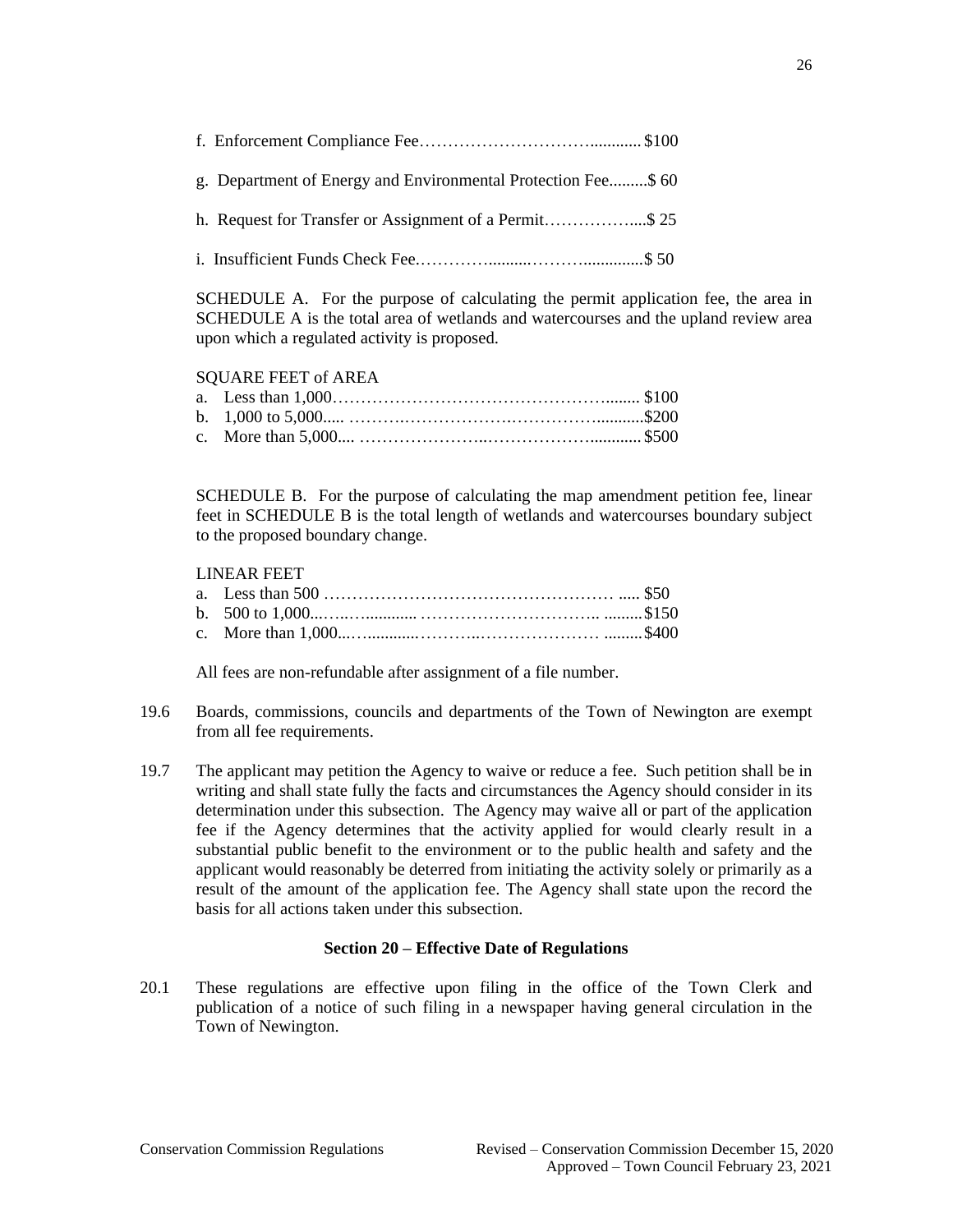## **THE FOLLOWIING INFORMATION IS NOT PART OF THE FORMAL INLAND WETLANDS AND WATERCOURSES REGULATIONS AND SHALL BE USED FOR REFERENCE PURPOSES ONLY**

## **APPENDIX A Guidelines for Vernal Pool Direct and Indirect Indicators**

a. Direct Indicators: The species listed under categories 1 and 2 require vernal pools for successful reproduction. They are recognized as obligate vernal pool species. They serve as direct indicators for the existence of a vernal pool ecosystem. Documentation of vernal pool utilization by these species is the most reliable method of identifying vernal pool ecosystems.

Either one of the following categories will confirm the existence of a vernal pool ecosystem:

- 1. Category 1 Vertebrates: The existence of a seasonal or permanent watercourse in a defined depression or basin that lacks a fish population, and shows evidence of breeding and/or development by any of the following obligate vernal pool breeding species:
	- a. Spotted salamander (Ambystoma maculatum)
	- b. Jefferson salamander complex (Ambystoma Jeffersonianum x laterale hybrid)
	- c. Marbled salamander (Ambystoma opacum)
	- d. Wood frog (Rana sylvatica)

As required by this method of identification, evidence of breeding and/or development for these obligate species include one or more of the following:

#### Breeding:

- 1. Presence of breeding adults
	- a. Wood frog breeding chorus and/or mated pairs
	- b. Obligate salamander courting individuals and/or spermatophores
- 2. Two or more egg masses of any of the above-named species

## Development:

- 3. Presence of tadpoles or larvae of the above species
- 4. Presence of transforming larvae and/or juveniles
	- a. Wood frog tail stub event
	- b. Obligate salamanders gill remnants evident
- 2. Category 2 Invertebrates:

Existence of a seasonal or permanent watercourse in a defined depression basin that lacks a fish population and contains fairy shrimp (Anostraca sp.) or their eggs therein.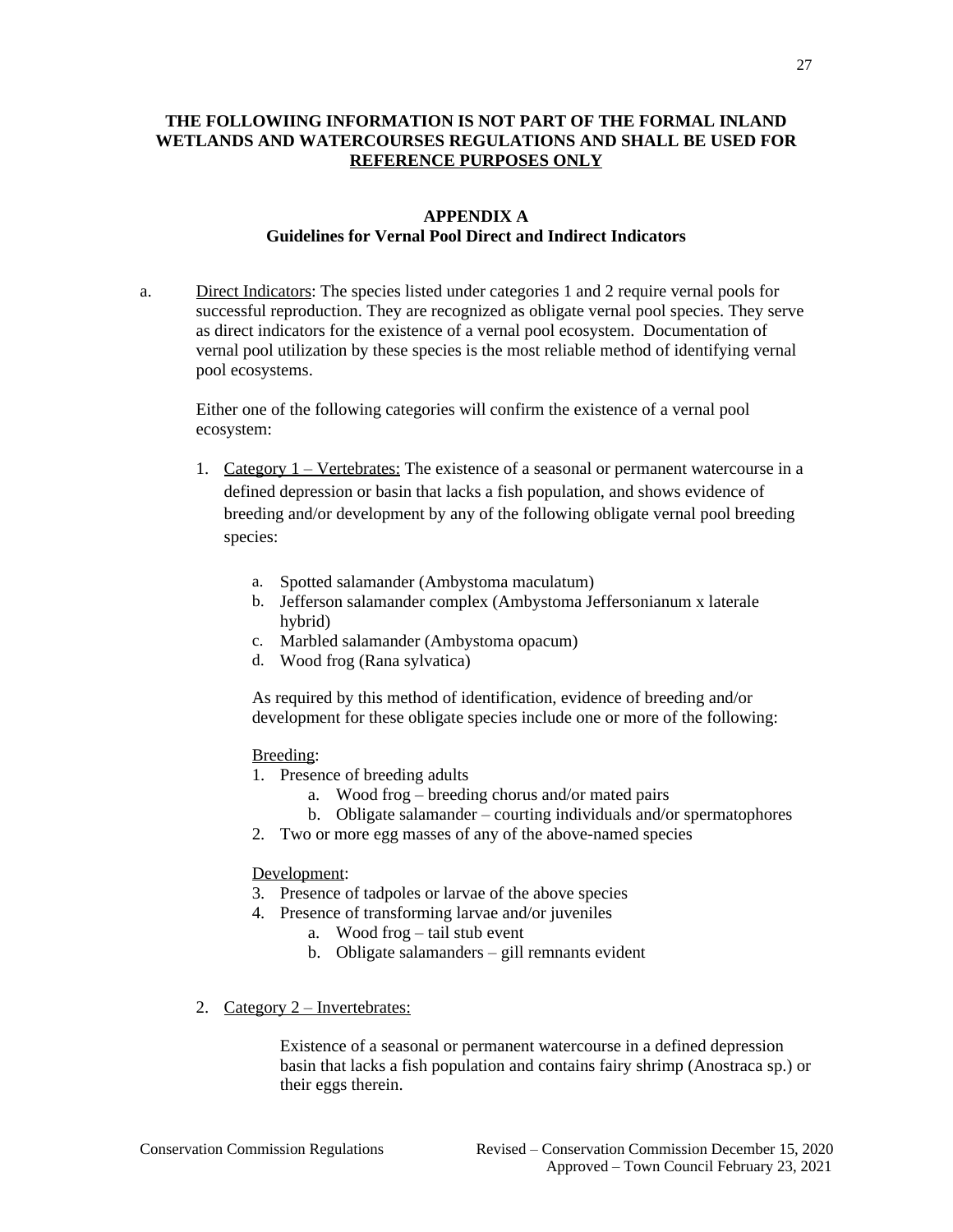b. Indirect Indicators: In the absence of direct indicators (typically when the pool may be dry from late summer through early fall, during winter, or when climatic or landscape conditions inhibit the presence of direct indicators), the following indirect indicators may be used to guage the likelihood that a watercourse is capable of supporting obligate vernal pool species. To be clear, it is intended that these indicators can be used to conclude, for regulatory purposes, that a particular watercourse is a vernal pool, but they cannot be used to absolutely confirm its presence, as a developing obligate vernal pool species would. The more indirect indicators present (especially indirect indicators "a" through "d"), the greater the likelihood that a particular watercourse is a vernal pool capable of supporting obligate vernal pool species.

Existence of a defined depression or basin that exhibits:

- a. Fingernail clam shells, snail shells, caddisfly cases, diving beetles or evidence of other aquatic invertebrates, among leaf litter
- b. Presence of algal strands hanging over branches, or silt-stained leaves attached to overhanging branches, at or below the historic high-water mark of the dry basin
- c. Dense wetland plant growth (e.g. buttonbush, bur-reed, etc.) in the interior of the basin or depression
- d. A distinct waterline on the base of tree trunks or shrubs in the basin
- e. Discolored water-stained "gray" leaf litter within the basin as distinguished from the "brown" leaves on the adjacent upland floor
- f. Hummocks supporting moss, grass, sedges or woody growth along the edge of the basin or depression
- g. Unvegetated, lo-lying area or areas in the basin interior
- h. Standing water or ice in the winter

Items "a" through "d" are to be considered strong indicators that show a higher probability for the existence of a vernal pool that holds water for a long enough period to support breeding and development of obligate species. Items "e" through "h" are indicators that might signify the presence of a vernal pool but do not provide sufficient evidence that the pool holds water long enough to support breeding and development of obligate species.

## **APPENDIX B Vernal Pool Impact Worksheet**

28